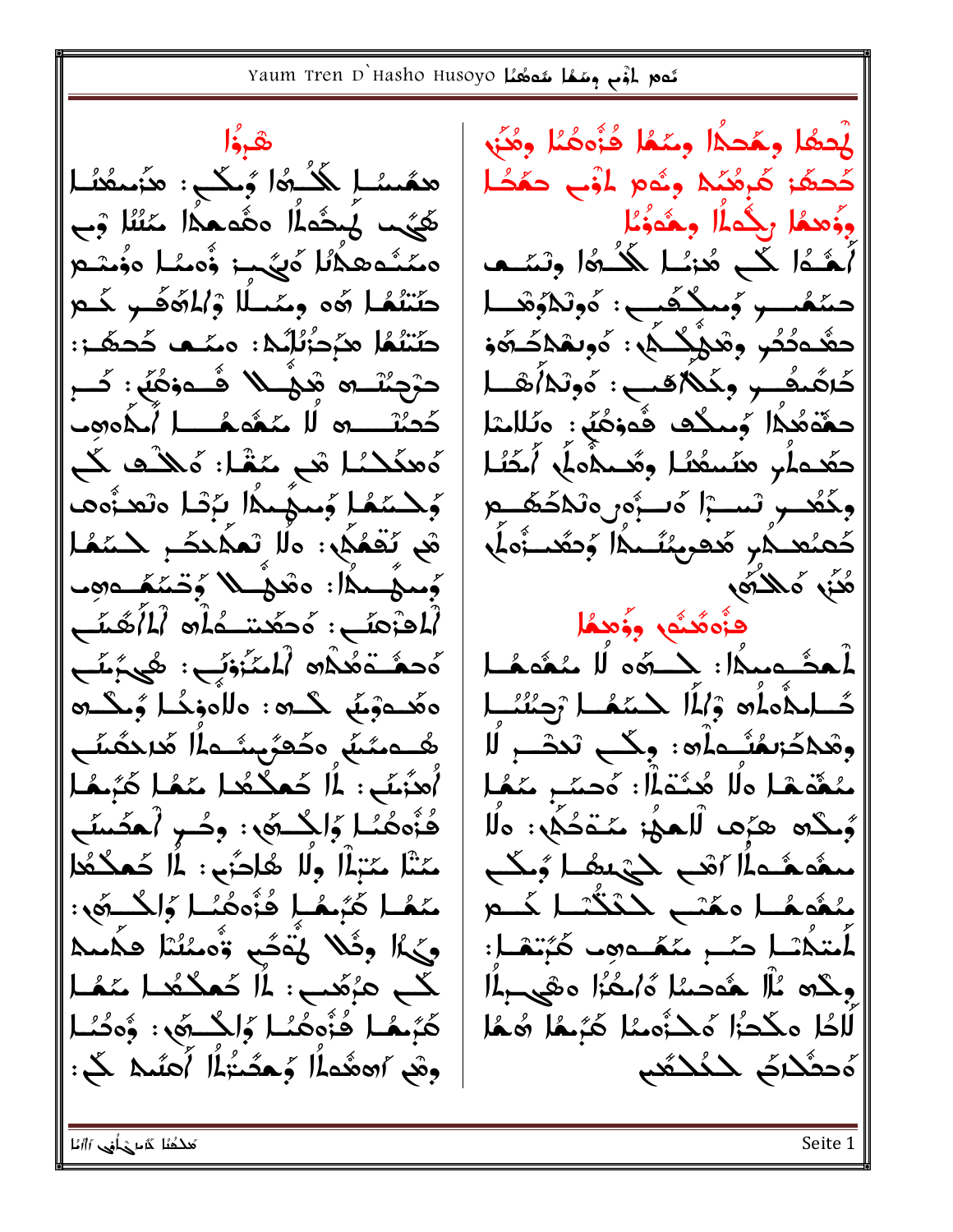raum Tren D`Hasho Husoyo مُعْمُمُ Yaum Tren D`Hasho Husoyo

هُتَمَكِ مِثْمَةِمْنُكَ حُرِ ٱلْمُؤَكِّسَةِ: لَمَا لَمَا كَمَكْتُدَا مَثْمًا كَبُنْهَا فُتُوهُنَا ۖ كَعِدْتُما مَعْا كَبُنْهَا فُزُّەكْسَا وَالْحَسِبُونَ: وَ90َمِطْ كَسَبِ أَ9وَمِئِسَا |فَرَاجٌ أَمَى: وِهْتَمْهُمْ لِمُعْلَمِهِ مَعْتَمُكُمْ الْمَ هُ هَشُلًا ومُدْتَكُمْ كَمُحْدَّدُهِ أَلَ وَسَيْرَةُا وَحَكَّى حُـرِ ٱلْمُعَكَّدِ ۚ اَلَّا كمكعُبا مَمْا مُرْمْا فُزْهِ مُنْا كمكعُبا مَمْا مُبْمُا فُزُوهُنا وَالْحُدُّهِ: وَمَحْزًا وِضُحْشَى هُشُكُا وَالْحَـــــوَىٰ: وِخُــــــووُْلَا وِفُـــــلا كُر ٱلْمُكَرِ كَلِ: ١٨ كَمْكْتُدا مَمْا هَّةمىڭگَى شَلُو أَهلَّاضُه كُل: لَم كَبْسُمًا فُزْهِكُمُا وَالْحُسْمَى: وَاسُلْ كَعْكَمُا مَعْصَا كَبُنْغَا فُزُّدَهُنَا وفُووْهُنُا: وفُيزهُا هزَيْنُنُا 100هـ كَبِ: أَا حُمْكُعُـا مَمْـا هُبْـمُـا وَالْحُسَىٰ: وِقَعِنْهُمِا هَٰذِهَنُمَا هَمَهُ لَاحُا شَيْكُمُ: ١َلَا حُمكُمُا مَمُا |قُزُّەكْمُـْا وَالْحُـرَّى: ەَھُدْشَـرِ مَنْسًا: وسَّــوَــاً وسُتِّــي تُـدَتُــ; فَــومَزْنُا ۖ كَبُسُمَا فُنُوعُمُا وَالْحُبُّوبِ: وَرَحْقَدُو كُــرِ ٱلمَقْنِكَــدَ: لَمَا كَـعَكْـتُعَــلِ مَنْعُـل ] وُ}وُم حُرٍ هذا منُـهوُ!! هَـبِ وِذَمـعة: هُبُمُا فُزُهِهُمْا وَالْحُشَى: وَلَى حَبَّب لَمْ كَمْكُعُدا مَّمُدا هُبُسُا فُزُّه |وَكِبُلْ حُدٍ أَهكُمحَكُمْ: لَمَا خَمكْتُما | وَاحْــوَى: وحــوْوُلُ وصُــلا كَبْتِهْـا مَعَا هَبُعًا فُنُوهُنَا وَالْحَسَىٰ: لْمَت ـكَـ : ـدَا حَـمـكَـمُدا ـمَـمُا حَبَّـمُـا |وضَمْعُنُـا حثَّــا قَتَبُ أُسو مُحذَّـئا | فُزْهِكُمْ إِلَيْ لَا وَكَبْكُ وَكُثْرِهِ مَعْ oَاَوۡعَٰمَاَٰا حُوٖ مُنَّسَۖ: اَٰا حَمحُکُمَا هْلُوُمُتْ أَبِيهِ هُدْوُهِ كُتْبَعْدَا: مَعْطَ هَبُسْطَ فُزْهِهُمَا وَالْحُسَىٰ: لَمَا حَمَدُهُدا مَعْا هَزَمْا فُزُهِهَا لِلْمَسْ وؤُهِمْزُهُا وِثْبِي أُوْخُا لَكُمَّمَٰنَا دُـبِ [وَالْحُمَٰى: وَكُلّْتُهْ هِ شَهْوَهُ لَهُ وَانْعُشْهَلُ كُــرِ ٱلْمُأْهُّــهِ: أَا كَـعكْـمُـا مَـْعُـا لْلَــوْد حَــلِ: لَمَا كَـعكْفُـا مَعْـا |كَبْسُلْ فُزُّهِكُمْلْ وَالْحُسَىٰ: وَحْكَمَالُل هُبُهُما فُزْدِهُمْا وَالْحُسَنُ وَهُمُا كُم هَعُنْنَا دُــِ هِءُا كُــِ: ١٨ وهُسُا هُمُمْ کُمْ پِهِ کُمْ اللَّهُ عَلَيْهِ ەكَىڤْتْقْا كَمِيكْمَا مْلَا كَمْكْتُمَا كعكعُـا مَعْـا كَبْـعْـا فُزْهمْنَـا مَعْصًا كَبُرِهُمَا فُزُّدِكُمُا وَالْحُسْوَى: ﴿ وَالْحُسْوَى: وِلَمُؤْمَلَ هُو وَٱمَيْنِ أُوُمِ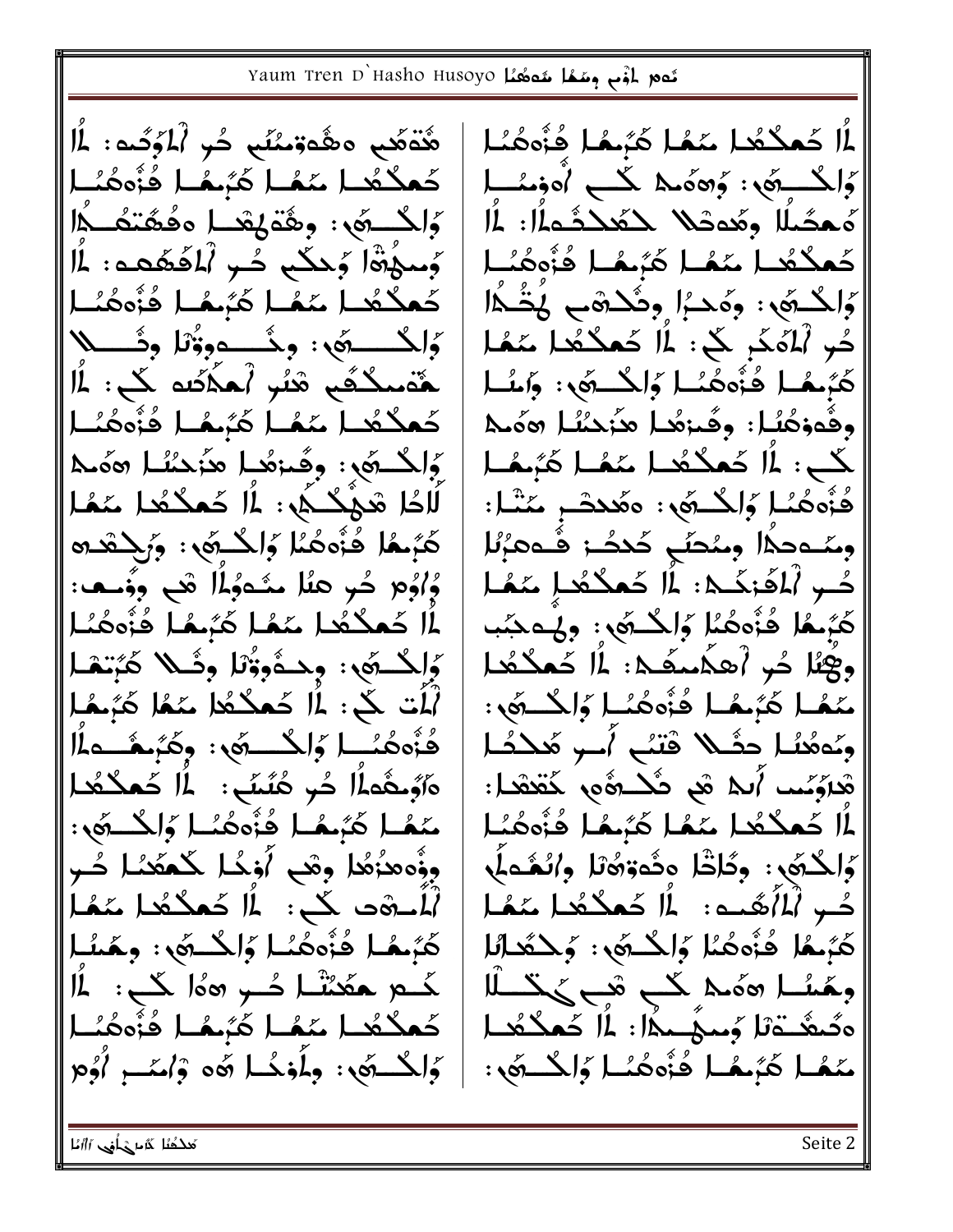لَكُمْعَدًا: كُرِ دَٰا هِيَْبُ! هَـٰٓنَلًا<br>وَحَنُوٰٗا: وِكَـٰع اُكُـا هؤْهِنُـا كَبُنْـهَا كَحْدُ: فُومَبُنُا مُر ٱلْمَكَّاس كُل: ەھُمُّا خُنْسُ ەھْلاَكْعَفْسُ كَـْلا هُدهكيْبِ أَسكَ هُدْهَكَسَبِ أَسكَ: خْدْءُا هُلا وحْقْعْدا حْبْ مْمْسْل للأئى وسّمك سلكف حُدهُــ;  $\bullet$   $\downarrow$   $\bullet$   $\circ$ هُملُوُٚا هزُّەمَّىْم تْرَجْئُلْنُكُمْ وِلْمَوْا كُلّْ وِكُلْحَكْنُوهِ لْكَتَنْفُسِ وَلَوْكُنْسُووِفْ كَتَرْبِيْ زُوِ: هُوصِيُــا وِلَا حُنْيَــــــــلا : وهُوحُــُهُــا وِلَا يُكْتِ: مِلْمَوْمِكَا وِلَا مُدْهِمَا: ەلْكُوْھْــا ەُھھْــەكْتُو: ەلْعْكَاھــەدَە أَلْمَكُمْ الْكَمْهِ الْمُسْدَلَا ۖ وَمَكْتُمْ الْمُحَمَّدُ كَاكُمْكُسْبِ: ەلْكَمْتَمْشُسْمِ نُقْصُلُهِ أَهْمِلُهُ الْمُزْتِ: ﴿ وَحَصَّلُهُ وَمَا وَمَا وَلَا يَوْمِ كَىسْلُو: دْنْدْدَا امْتْقَا كَىنْگُدْكُو: مَنْبُوْيٌ لِ حَقْدَ حَقَّدَ مِنْ مَسْلَمِ لضمُعُلُم حَرْجِنْدُهِ أَلْمَكَوْتَ: لَحْدَهُه ەڭتېپ تۇھەر شى ئۇدىئىر ەتىسال مِشْر: ەلھْم كْر هُەدىئا ؤُمْ هُمْ هُدَاًا وِهُدِهْ كُنْ وَيُ وَمِنْدًا ەلمۇمگا: ەللېئەر كىڭمىلىر كېگىل حَذُّهما أُسِرٍ وُرَجُلًا: ﴿ صَلَّاهِ هُــُرُّه اھُمُ أَحَثَكْتُمْ ﴾ وِلْمِثْمِسْلًا وْالْمَكْتْ كَاكْتْفَا أُسْر عَنْصًا: مَمَّقَّه حَيْمًا كَتْتَعَبِّ: وَهُدارُه كَمْلاً لِحَدُّدَهُهُ وَهُداً كَتْݣَا هُٰذِ ۖ كَسُلُو قُـٰذِهُا وِكُـٰبِلُو هْلُم: كَارِبْكْسْدْه هَىتْكَ هُـهْكُمْلُوْه كَبْسِكًا وْالْمُخْلِ حِكْتَمِعُكُا وِخْتُبِ هككسكًا وَكَسَمَ و هُي أ وصُعُـا هَٰدهُـا ٱشْـعلَٰ۞ وُحكُـب هُمهُحسُا مُحْشَنْهُدُ مِسْحِصًا ەكزىگ كەڭس ئىھنى للۈكلى هَكْمُكْتَمُرْسًا: وِكَلَاقُب مَّقْدُهِ ەھكھۇسىل ەڭرېڭىشىس مەرئىسل ەھَـــەلمە كَىرگىشـــە ەڤــەۋھُتە: ەقىمكەدەۋا: ۆمىزەر كىزلىز جىگىلا تُمِــلًا وِلَمْوِيُـدًا بَرَكَـــب هِزُهُـــوهِـب قْتُمْ وَاهُمْلَكُمْ لَمَّتْصِبْ كُبِّ قَبَلُوْا محكسا وأوؤيدا سكبف محثودها دەُلا خْزُلا مەھدا وھەلمۇل ھ ودُڤُـــــــــهوُّه\$ أَدْهِــهمْــــــــــــمْ رُهَٰت **ئگرؤا** 

تَعَلَّمُ السَّمَاءُ السَّمَّاءُ السَّمَّاءُ السَّمَّاءُ السَّمَّاءُ السَّمَّاءُ السَّمَّاءُ السَّمَ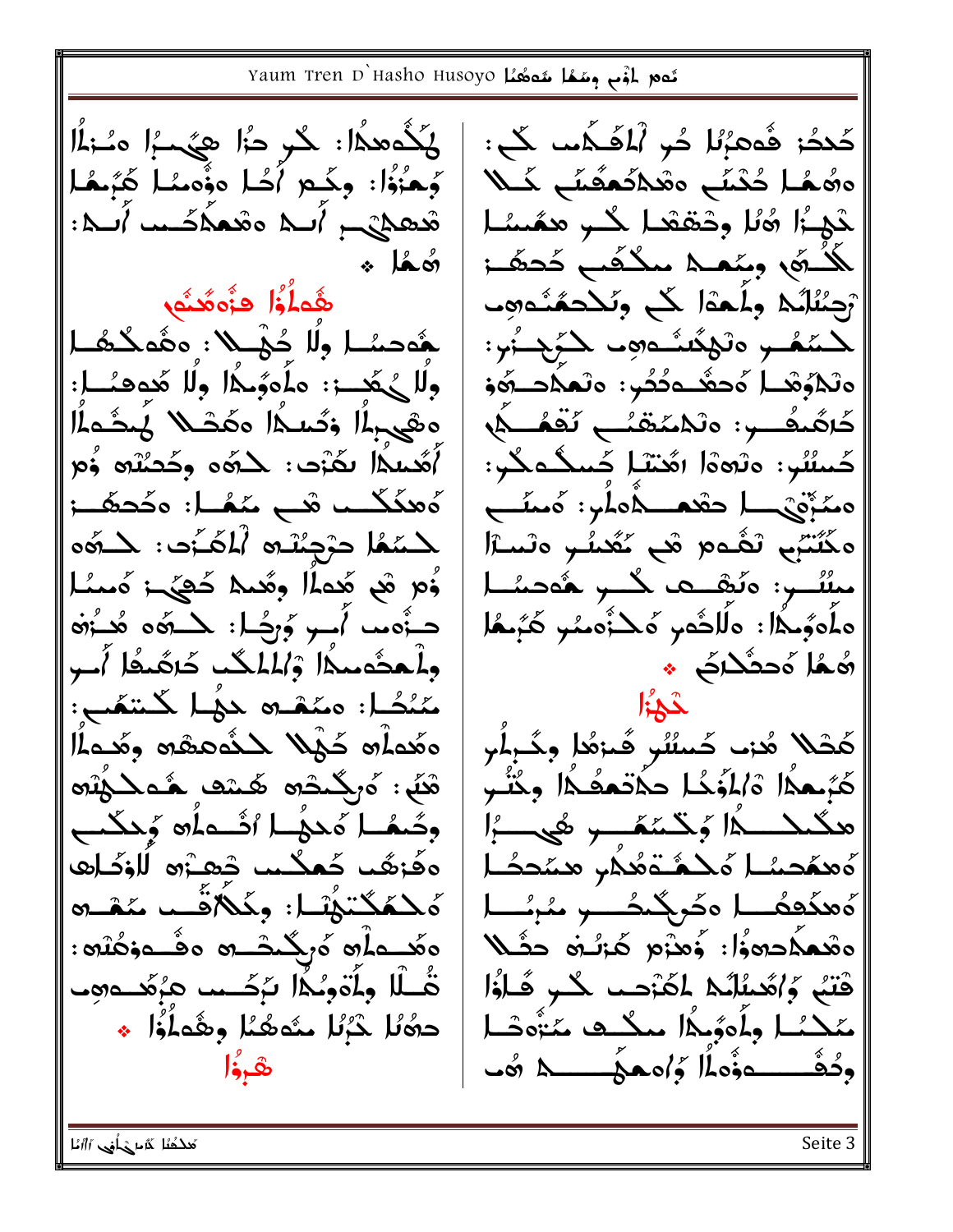هسَّكُو وَلَكِيٌّ كَرَكْبُو: وَلَكَوُّهَـٰهُم حَقَّــەدُدُو: ەلْعَكَادْــەُوْ خَاكْمَدُــو: ەللاكېگى ئقگىگە كېڭىگىپ: ەتەۋا ائتتا كىىگمگى مىئۇيل حِثْعَمَاهِ أَبِنَ وَنُشَفَ هُوَدِمُا وِقَالَ للمُــــزُبِ مِلَوَدُكُمْ وِتَعْمَلْمَمْشَـــلِ َكْتُخْسَأُهِ لَمْ وَالْأَسْبَوءِ: كَكَنُّومُنْسِر كَبْسُهُا هُـمُا هُحثَكْلِكَم لْمُخْكَسَمِ كَمِمُوا كَبِمُهُا وِلْمُسْا لَحِلا شَكَلَهُا وحُزمُا فِرُّەمُّىُّە ِ أَحدُّمبِهَا: لِحَمَّهِ مَحْكَمَا فَصَّنَهَا ەۋەمئىُــا كَحْسْــە وْالْمَا لْــأەكْــا هَيْ زُنُمُ الْمَنْعِ : مِنْدَأَ لِحَكَمِي زُنَا ەكھىسۇل كېڭىسملە: مەندىسې لْكَمْتُوْمَ الْمَحْتُوْصَا كَتُبْ لِمُحْمَدُهِ : كَانِكْتُوبْ حَدَّمْتُمْهَا حَدَمَاهِ كَانَكْتَبْ أَنَّــْمِ ۖ كَــَمَـٰدُ¦ وَذُـَـّـٰٰءَاْ۞ : ٥َسَوَّوْت أَلَّهِ حَكْرْهُا وِمُزْلَمَاهَ: هَدْهُمْ أَلَّهُ هُذَاْلَ لِكُكْسُمَاهُ: مَنُمْنُوْا أَنُمِ بِقَدًا وَهَٰذُذُهَ أَنْ وَيَكُنَّهُمْ أَنَّفَ دَامُهُ | وَذُهَمَاهِ: وكُلُّه مُمَّا هُهَدَمُا ۿڔۏٚٳ

لْمَدُّهُا هَٰڹمعُنُا هُومِنُملًا وْٱلمُهَكِّ كَفَعِ كَــدُهُ وَكَيْ هَدَمَ الْكُمْ: همّــم هْدِيْسِ لا هُــدْوَهُّلُ رُجِئْكِسْلَمْدْ: كَـــر كَتْشْتْ (الْمُعْمَمْتْ) أَيْدُهُ بِ لَمُسْتُمْ مِنْ سَلَاهَ : مَالَكَ مِنْ الْمَنْانُسْفَرِ وَسهُبِكَا تَعزُّوها وَيَرْدَا هُو يُقِعُكَهِ كُنْــابُـه: حَـــــرِ حَكُــــٰـٰٓ;ا لَحَقْـــا همُعلاً أَلَمْ: هُدِكْذُ أُلَمْ هَيْ ا لَاحْم دَلَاهُ: هزَّبِمُلْکُمْ لَمَا کَعِنْکُمْ مَعْلَمٌ هُبُعْلَمْ فُزُّهِ هُمَا: وَهُمْ هَيْ إِلَا أَوُهِكُمْتَرَا وِيَعَفُّمَاً فَيَحْتَدْهَا هَزَهِكُمْ لَّحْ: حَزْمِهِ أَبِيا مَعْمًا فُزُّهِهُمْاً: وقْع |بِبَحْمَلَا هَىشَىكُماْل وِصُعْلِ هَـهْرَهـ كُبِ: أَلَّ كَمِكْمُدا سَمُدا مِنَهِ أَل كَبُطْ فُزُّدْهُمْا وَالْحُشَىٰ: وَأَدْفِمُا |وِمَنْنَا هُوِفُودُهُمُا (50هـ كُل: جُنِب أسبط منفسا فأهفئها وكبرهم وهَقَّكْمَلُو ەَقْمَاھُكُو صُو ٱلْمُمَّعُد مكعكر مَمْا فُزُّەكْمَا ەكْبْسُا: أَوُهِنَنَّكُمْ لَا أَمْلَمْنَهُمْ وَوُهِنَّمْلَا وَأَوْهَدُهُمْ كَــِرِ ٱلْعَــكَاوَٰؤُلُمْ: ۞۞وِشُولُــمَلَىٰ كُـــرِ لْمُمْحَكَّدْ: ەكْرِيْمَ، ھڤىشَمَّى لْكُر همَسْلا لِمَذْهَا وُلِّي وسَمْعَهُ كَحْمَةٍ: شَهْكُمُ: وِلَمَمْا حَثَكَ وَتَسَمَّ

تَعَلَّمُ السَّمَاءُ السَّمَّاءُ السَّمَّاءُ السَّمَّاءُ السَّمَّاءُ السَّمَّاءُ السَّمَّاءُ السَّمَ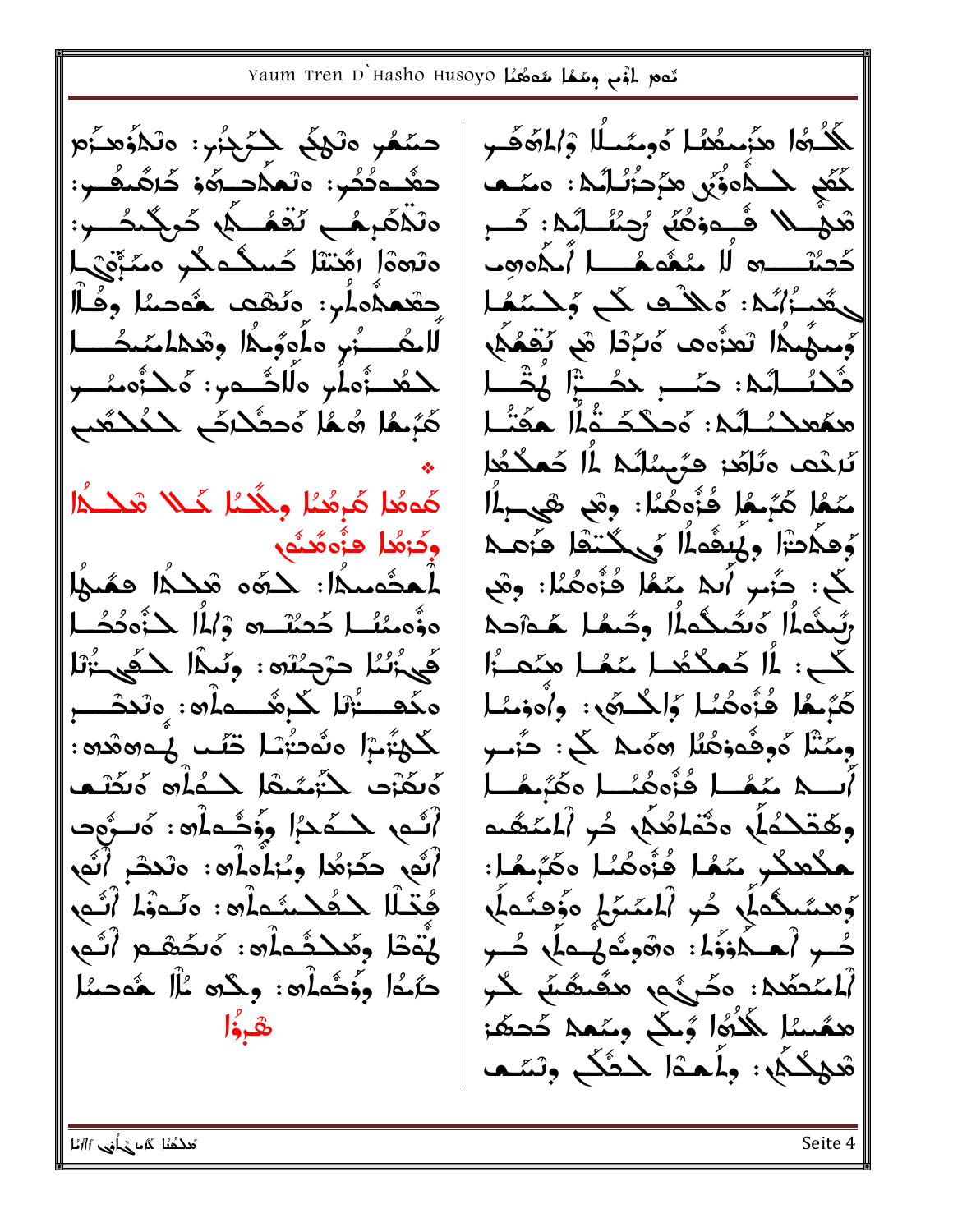Yaum Tren D Hasho Husoyo مُعَمَّدًا مُعَمَّمًا Yaum Tren D Hasho Husoyo

ِّمَّزُوْءَ كُلُّهُمْ كُلُّرَ مُكْتَكَّةً أَيْضُلُّ وثىيأەلىھە ەتحەملەر ەڭاتىرەھە لْكُرْخُو، قُارْ ا: وَكُرْ مِنَا) وُومِ إِنْعُا أهكووجدهو وهو أحكوهما منك ەُمْمُرِه أَهِقُومِ حَكَّرَ هُم كَرْهُمَا مَكْعَثُوْفُمْ أَحْكَمُوهِ وَتَعَيَّلُا لِكَبْهُا كُلُّهَا أَلْمِثَابُكَلا: وَسِكْف ِ كَنْصْلِ وَهِــَـٰكِمْؤُهِ الْمَكْــرِ ۖ مَنْزُهِ صْل ؤەكتْزَا كَتْمْا ەھْھْكْتْا دْاؤْجْكَ هگېرىكە كەشقەت نەگ ئايرىگە ۈھْـــا ەَىڭنْـــا: ەْمْتْحەْــــەت كَحْتَشَــا مَحْلَاحُـــتْكُا: وَلَا تَسْــكَى || حكَّموت شَجْزًا وُجَهْدُا كَلَاهُ جَاءَ. الأسڤى المُعرَض وهِ مَكْسه لمَجَهْمَ | هُ هَكَسِيدًا جُبِيلًا هُبُعِيدًا: وقب لْمَعْتَقِدًا: هُمْسَبُوْلُمْ لَكُسْرَةً هُنُيُّ ا لَفْدهُـــا أُهْرِكُــُــا: هَحكُمْــدَاْ | هَٰذَاكُـــمَدَٰا ۖ مَ-ٓـحَــدَاه : ۖ مَحَـجِـكُـكَـــأ كَتْكِيْرِكْ هَٰذُهُ مَا بِمَنْ الْمِرْكَةَ مِنْ مَا بِمِيْكَمْ لحَفَكُتْمَا حَكْتَبْسَا هُمْهُدَّرْْلَل: ەۋكىگا قىقىھا مەتقىقاتلاش

لَكُسْدُهُ أَدُاحُسَا وَهُسُدًا وَخُشُّـوُا وثَكْـرُه ج حْــٰزْبُكُمْلْ هْكَـٰبِكْتْـبُكُلْ وْب وثعلقي مُسْلَمَ أَمْنَ وَشَيْئًا وَسَفَعَظَ إِنُعْـٰملُہٖ لَا شَدْکُعْـٰـدُگْـُـٰـدِّا بَرْجِــد كَافِكُمْ الْكُرْهُمْ أَهْلَائِكُمْ الْمَا أسطن مك لمغ تصاد : كاسترفط من المستقامة يُعْدِمُهِ لَهُ دَهُمُهُ أَنَّ أَمْ مَدَّدٌ فَـ مِنْ هُدِكُمْ إِلَٰهُ الْمَاهَ أَوْهَاهُ الْمَالِمَةِ وَالْمَاجِمَةُ وْصْبْمِا بُغْدْهْيْما: ەْجِئْسِي چْرە كَعِيبِ الْمُؤْهَبِ وَهَدَهُمْ وَالْمُسْمَعُ وَالْمُسَاءَ الْمُؤْسَنَةِ وَالْمُسَاءَ الْمُؤْسَنَةِ و مِكْسِيْكُمْ خَتْفَ مُكْلًا: كَامِكْعْسِيْمُ لِكُفِّكْشَا حُتْوَتَا مِعْجَشَا مِكْمُثْل: وتعطيئه مليوما كالكهيئة مليوما ەُلاھىگەندەت ەتقاۋەئىلەت: ھىر | مُمكرىلَمسوت كَرْبُعُمْساز: ەھَھْسرىلا مُحْكُفُواْ مَعْزَلْمُنُواْ: حُتَّمِيقَط أَىٰ اتَّعَا مَكْتَعْدَبَ قَاوَّاً وَآوُحَقُّمَاً! كَبِ وْبِ هِجُا اَحِبُا وِقَاةًا هَبْذَا كُنْدَسٍ بِدَّنْهِ مَّتِسْهِ كَمُلَّهُم |وكَحْشَا: أَمَطُلْ وِحُامَ مِثْيَى لَمَ وَقَيْ |ەلگەنچە گەلۋا ۋەمئىنىدا: ۋاممُــرە أَنُّه كَكُنْتًا: هُكْمُوُلُمْ هِمَّاهُ وَهِ كَمْدَهُمُا هُمْحُدُهُ : مَاهَد هُبُوْ كَحْرًا إِسْتُرْلَا وِهَيْتِنَابِ هُبِ كَتِرْهُمْا هَ هُدًا حَضَّره لَحْدَهُ و : حَسَّنَا أَوْمِ

تَعَلَّمُ الْمُسْتَمَامَةِ الْمُسْتَمَامَةِ الْمُسْتَمَامَةِ الْمُسْتَمَامَةِ الْمُسْتَمَامَةِ الْمُسْتَمَامَة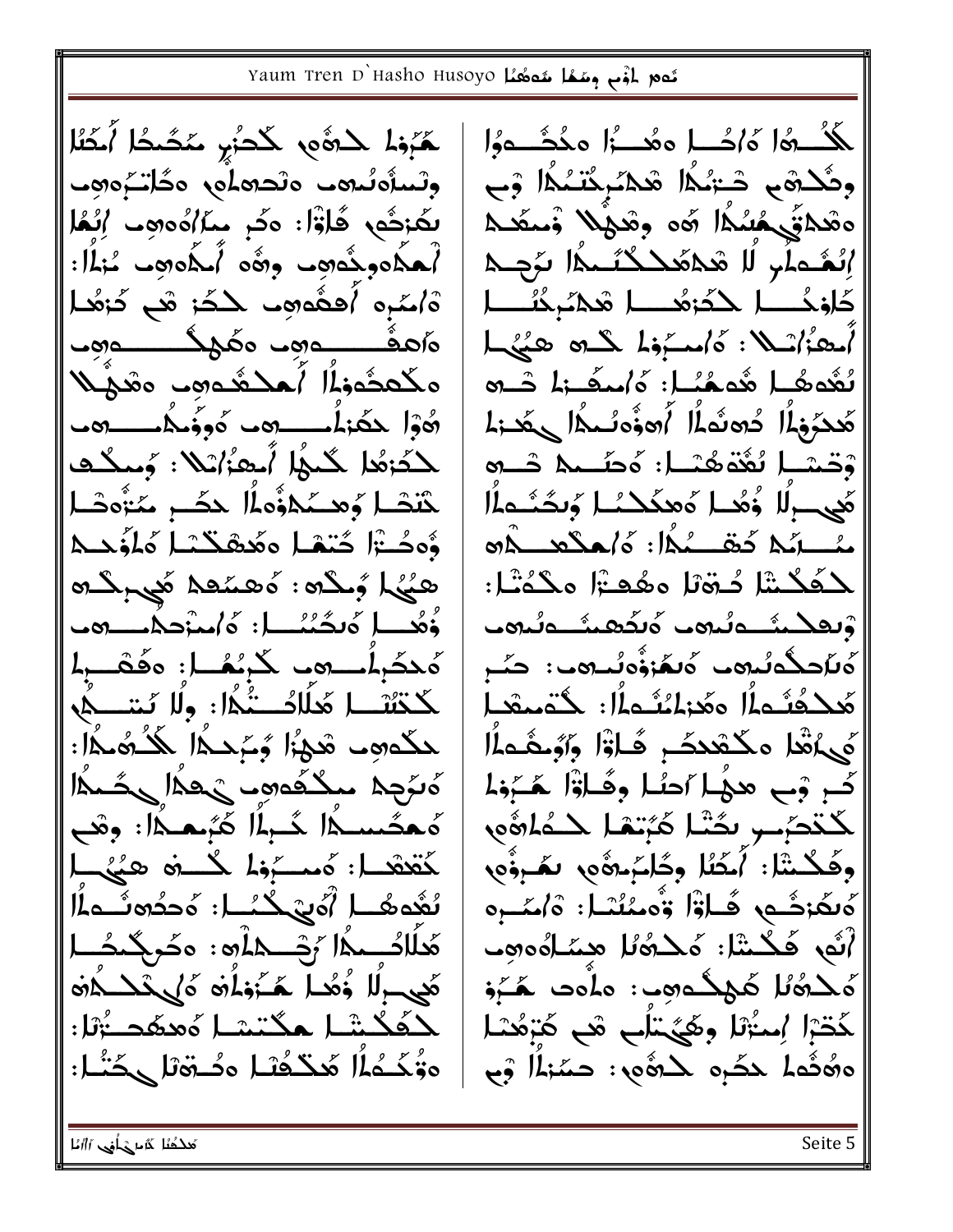وِكَاتَبِيهُمِ لِمَنْوَى هَاوَّا وُمِئْنُدا: ەلل شھكاۋنىْل ۇيگىي : كَوْتْصْكُاهلَافْ ومُعْمَىٰبِ لَلْكُلِّيْتُوهُمْ بِنَ مَكْلَّةٍ كَعِنْعِدْوه وقَعِجَدْمَا: ەكَاتْبَاە م ەڭقىس ئۇسىم كىلىر مۇھىئا لِكَتَافًا هِمُسْتَيْئًا وَاهِدَكْتُمْ شَي ەلمەركىلا ھىمسىسا ەدىئىلەكسىپ كَنْنْا: أُهضُمْ قُبْهَا وِغْوُبْا: أُكُبْعِيْمْ لِكَبْسِيهِ أَدْمَلُوا وُاهِسُوا دُهِيمَيِسُوا لمنككم \* كَمْعَكْنْكَ لَا تَحْتُسْكَ: هَكْكُفْكُ  $\mathbf{f}$ ەَ كَتَعْقَدْ مَعْبَدْدُ مَعْبَعِمًا مَوُوْسًا قُاؤًا وِعْفَمُلُم مِلَمَوْمِكًا وِكَحُنَّبٍ: لمكُمْلِ وَهُمْ أَمْكَسَبِ وِحُسَّــةٍ كُصْـــلا هُـْـنُــا هُــنَى أُســو وْحسُــا تَعْلَاكُمْكُبِ: هِـرَەُب وِتْنُنُـرٍ أَنْذُنَـرَة هكَحـلًا هفُـزمُنـا هَنُـُـاا وكُنُـُـبْ هُوهُما لِمُوهَوْماً حِكْكُمَا: وَكَبِيَّهِم هْدْهُنْدُب: ەكْنْسىر ݣْحْعْدَتْشَا: ممْعِعُدا مَتَّمْدا وُهِهَتَكْتَا وَابِيهِ هَقَمَقَسَــ كُـــرٍ أَه هُـــزًا لَهِصُــا: هُه هُه وْأَهْلَ: وَكَسِلْهِ لَالْمُسْلَمُ وَوْمِسْــو إِنْـمْــا: حَمْـــرِ حْمِـــزًا وْݣَالْ لَمَوۡمِكَا : وۡصَّدُوب وَّٰٯَمَا ۖ مَٰحُمحکَا ۖ ودْنفْعْلا: والْمَدْمِ كُلِّ كَرْهُا يُحِبُا ھُکُلا اُھےٗاِ کُے وَنَکَسِ کُــر ومَّدِمَّا قَاوَّا وَآوُحِقُوماًا: أَحَطُّا وحَكَّ أَهٌ مُلَّكُمْ: شَيْمًا وِلَا رَجُما حَبْحِسًا َفَكُنْنَا كَعُنْزَا هُنُمٍ وَحَكْزَهُمٍ مْع لَعْدَهُـُـــا ولَا حَكَمـــرُا لِلْكُنُـــا أجِبُزُا مَدَهُدا حَزَمِهَا حَكْسِد: أَلَمَوْكُــمِـدْ: أَلَلْ حرْحِمْــهِ مِنْمُعِمُنُــلِ تَعِيْدَا لَلِيةُ! مِعْمَدْسًا هِؤُهِيْنُنَا: دُوتَهِكُمْ مَنْ بِذَٰلَهُمْ شَبِ يَكْتُرُ وُحِـــزُن مَمْحُنكُــا أَرِيْكُـــنَدْ هَوْهِ هَكَـــالا كَعْشَــهْ هُدَه مِيخَـــوَهُ مِينَ وَى هَكَا وَّەملُسكَا حَقْدَهُ مِنَّالْمَصْرِيَّ وخُلْحُلُ وِكْلَا مُكْمَّ وُْمِئْسٍ كَبُرْهُا. وْالْمُلْمَكُمْ هْلُو: حَدْهُكُو وَنُوْسِئْلُمْ هَ صِمُالٍ وَالْمُدُرَٰا وَوَّوْهِ وَالْمُعَالِمَ حَمْدِهِ ەڭائىلىگە دۇھئىسلىگە دەڭبەھسىلىگ لَّــمَاهُ لَمَــتُــمالَ مَـــْمِـــالِمَا هُـمَــلِ لْمُلَكْتُدِهِ لَكُن: هَنُعَفُّوهِ لَكْتُنُنِ مَكْتُخُط: هُ/مَثَلًا وِهُمَلَقًا هُمَنَّع  $\rightarrow$  وَحثُكْلاَكُم ﴾  $\sim$ كَمَمُدا وُلْمُو وِلْمُدَا فِزْهَمُدْمَ وَسَعْدَهُ هُوَهَٰدَاهُ أَهْلَ حَسَنَنَا سَنَّبَا

تَعَلَّمُ الْمَسْتَمَامَ الْمُحْكَمَةِ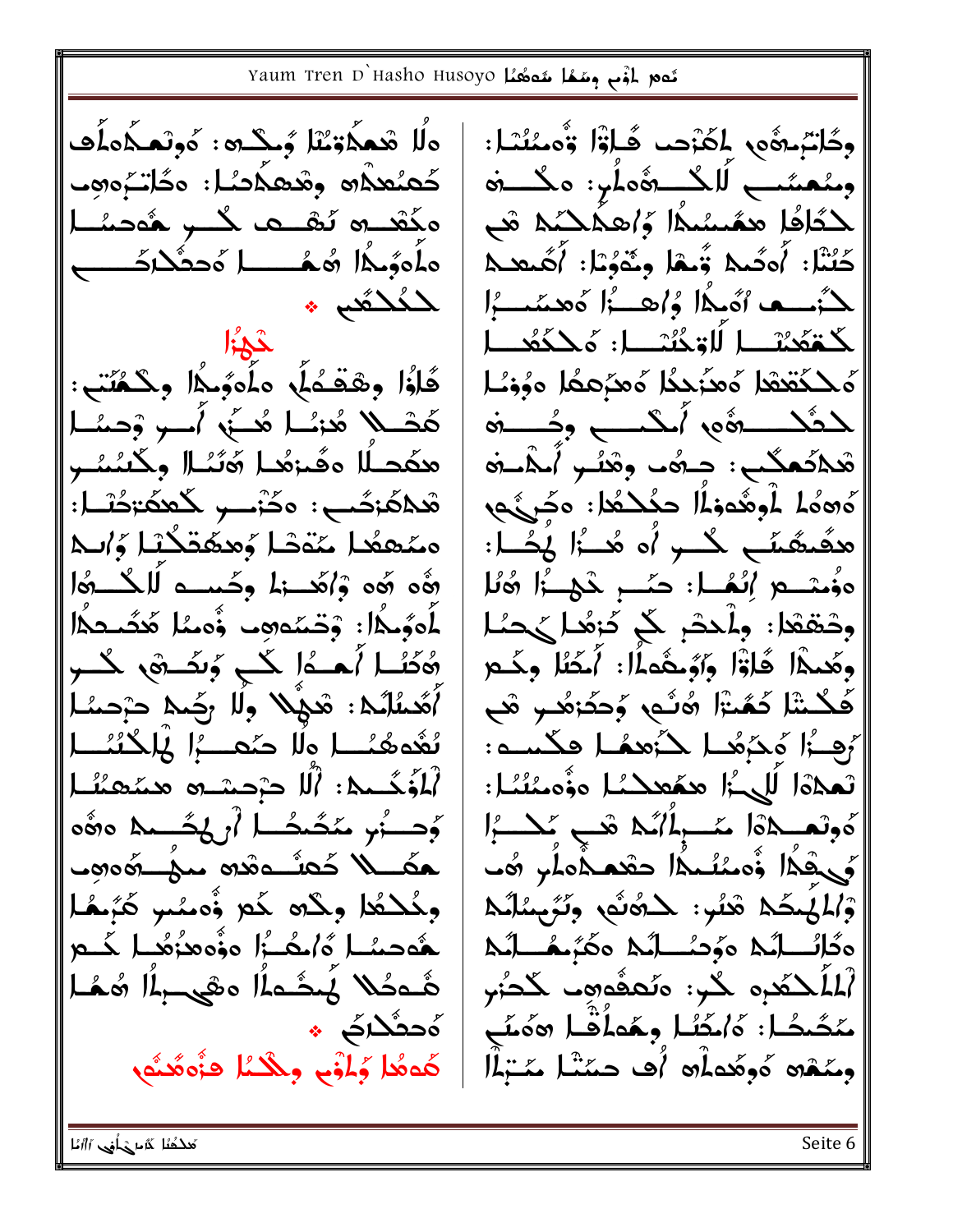حمَّنُا ٱخْتَا: ﴿ هُدَهَكَ: كَنْهَا وَبَـرَى لِكُلُّهِ أُخُذُوبَ حَكَّمْنُا وَٱلْمَوْا حَكَمْنُا: حجالماه لملاع المسخف المقرر ضم كَقفا مكْف كَرْهُا وِمُدُو هْمِ أَتَبْ هَكْتْنَا حُتْهَا: وُسُا كُلُنَا َيْ أَوْ بُسْبَهِ شَبِيهُمِ ۚ وَفَكُنْتُ الْمَجْمَعِينَ وَالْمُسَلَّمَةِ ۖ وَالْمُسَلَّمَةِ ۖ وَالْ هَجْمِ لِمَدَّى كَلاَكْتَرْتُمُّى مَكَلاً كَكْتْسَا وُحِكْسِبِ 16% وُبِكْسِـــم مَمْكُكُمْهُمْ: هُو وْݣَمْلْا حَاجْعًا وْݣَاوّْا ولَا أَحكَــب: أَلَا مَنْزُودًـا حَكَرْهَـــرَه كَاكَرَىلا كَلا نَعْقَرْهِ وَرَثَّقَ شَنَالًا: وْ}اً كُـكُو شُـ2اوُنُ‰. كَحــُ} ومَنْسًا وَمُرِيْـُـدِهِ فَلَـدٍ هُلُبٍ وُامِدُدِهِ ۖ ئزلماً: ةالمتمكت وَتَعْدِدُه لَكَ عَلَيْهِ كَمِلًا ۚ وَلَا تُلَوَّٰٓءُ: ٱكْنُا حَبَّىتُهِ ۚ وَمَنْتَ أَنَّــمِ حَكَثَمْــا حَبَّــلًا كَهــأَهُ وُسِيۋُە : ەسْيُە كَلْمَيْنَ وَقُوشُو ثَاقُا وِذُمِهِ يُحِصُلُ وَهُنُّهِ أَهْلَكُمْ : وڭىدە (اھەرە: مَكْمَكْ) ومَمْــُەب رَفْاهُ صَلَّى مِنْدَدُهِ: مَكْنُ صَنَّصَلَ هَنُاهُ٥٥هِـد: إِخُطْ وَاهِقُـدْ إِخْشَاهُ كَمِلًا مُتَمَمًّا: هُوُئُمْ وَمُتَمَّمُوا كَزِيدُهِ : يُزْلَهِ وَإِجْلَا وَإِلَمَا وَكَبَارَ مكْتُا نْݣُد شْ كْرْشْلْ مْمْلَّا

لْمَثَّدَمِيكَا: كَثَمَه نُزُّوجُه كِبْبَ حىتحمىكُلُهِ: وَحُرْهُما هكْمِـلًا رَجُّـا هُ هِــدُلا لا حَاذِكُــل كَــالمُوْلِ هِعَدْنُــل: وُمْكُمْـــــوْهِ وَتَمَــــب أَحْدُمُ الْمَـــلا صگ اَنْتُمْتُمْ اَلْمُدْهَمْ وَحَمَّىٰ الْمُحَمَّدُ مِنْ الْمَدْرَةِ مِنْ أُمسبَّوْ هِدَّانٌـــه أَرَه : إِهْجَنَـــا حْــــرَه كَعِيصِصِيراً وَتُؤْسَدُوْهَا وَقَسْتَحَمَّرْنَا كَسْلَاهِ: هُ/اصْحِ هُدَوْداًا هُرجِسًا ووْحِسًا وتَّەھْلا جۇمشەملە وڭسُم حْـهِ بِكَتْبًا وَبُعِدِيُّهِ، كَـهِ مْدِيَّا ونُمكُفُلُّ ومَنْنَا حِمَّدُهِكُلُّمَاهِ كالمحتجم حككتنا هفثا ودققا وِلْعَلْمِنُدُلُهُمَا أُمِنٍ ۚ وَجِئْلُهُ: ۚ هَكُمُتَ لِكَتْتَا مُحَكِّرِه كَلَّهِ عَتْرُهِ قَا مُحكِّل هْنُه قَاوَّا وَآوُحْمَداًا: هَؤُهدًا خَــلا مُزْلُم حَكُرِهِ كَكُنْتُلْ كُنْݣُلْ: كُوهْدِهِ لَكُمْ هُو كُرْهُا ٱلْمُسْوَوِبِ وَاهِكُمْ ئے : ولگ ته لمستمی وُاست شده َهُ/مُـــع كَـــه كَـٰهُــا ويُـــهُت فَــاةُا مَكْتَا وَهُمُعُثَمَاً بِمَكْبٍ وَنُورًا ﴾ **ئگرۇل** لْحُرِ هُوَصِمُلِ وَحُـٰرٍ لَمُوَرَّحُلًا لَحُدُّوُا مْكَــٰكَا وَمْعِ أَحَا أَـعَـٰكَوُوْ ـكَــُفُووْمُهُـ حِبْداً وُحِكْمٍ : حِبَّا مَحْمَحُـا وْالْمَا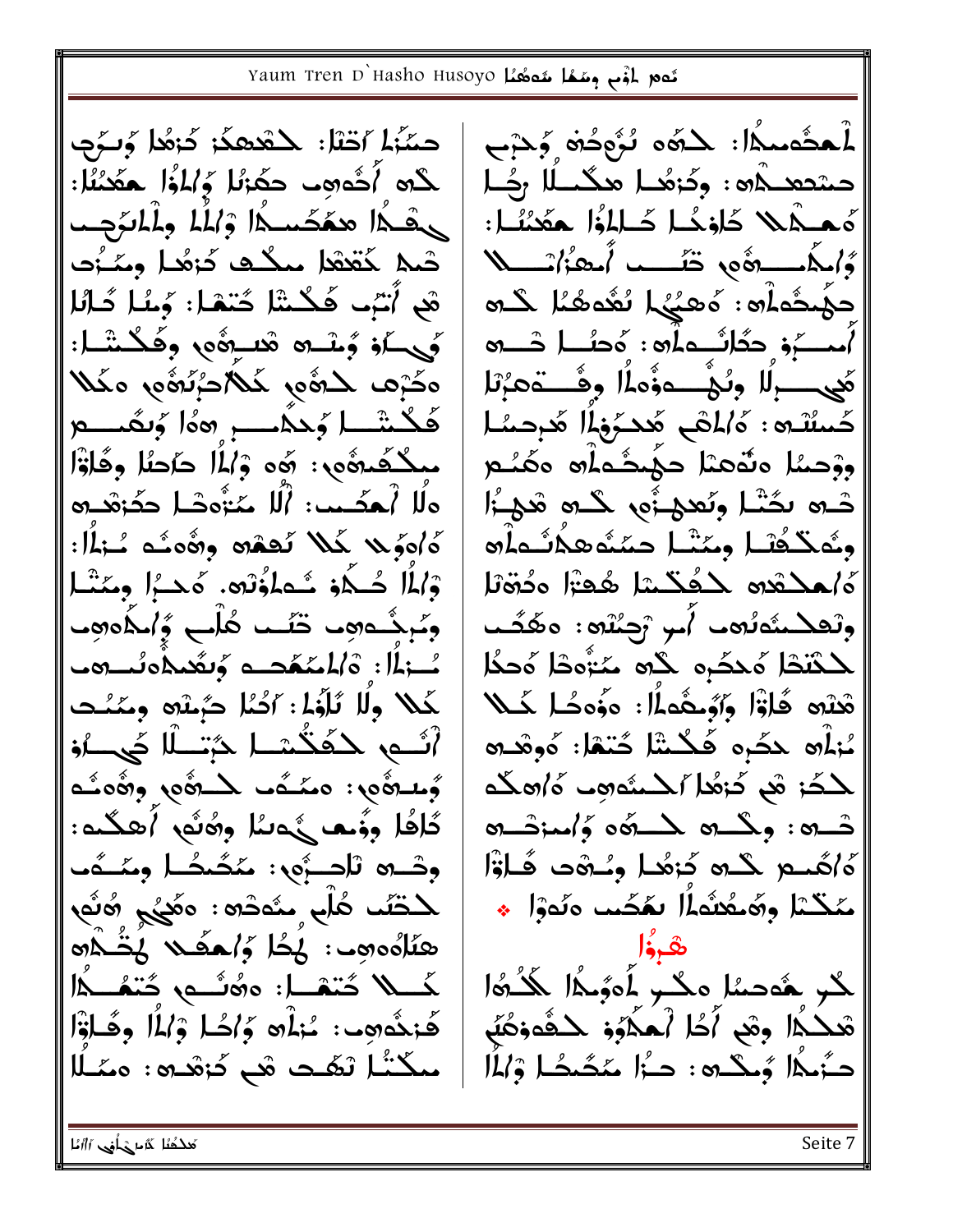Yaum Tren D Hasho Husoyo مُعَمَّدًا مُعَمَّمًا Yaum Tren D Hasho Husoyo

ُلۡلُہ كُعۡبُكُشُـٰماۡہ مَّبۡمُـٰا وِكَــٰۭٓٓٓڡ لْحَجَّقْدَا حَكَبُـمُهَلُّه مَنْقَضَـ كَاقَا حقبيكه ألمكواه ومشع الما والمأ وُنَزَٰدًا لَاخُوهِٮ كَم دْتَنْكُلُه كَرِهُـا وَهِنَّدْهُدَهُ ۚ ذُٰا حَبَّى ۖ وَهُٰـا ٱخُـُـا: ۖ ٱسو كُلِّبِ آخُــه ەنُــرِه كَرِهُــه! وُهـُــا لْمَكْلُمُ مِنْ هُمُمُ أَمْهَكُمُ الْمُؤْمَنُ الْمُؤْمَنُ تَعْتَلَا حَكْمُا خَمْ خَتْدَهِ: وَحَكْتَمْا أُسو أُحُثُّه سوُّى كَتْعَد هُدْمَنُّوْب 1000 : مادةُ٥٥ وتُومِنْهَا وَإِيْمِيمِ مَمْلًا وحْدُووْنُدەپ كْمْلْا ھِتْتْھْلْ: دْكْتْرْا كَتْعْبَلْ وَلَا مِتَرْجِعْتْبَلْ حَكَكْرِكْدُومَا مَدَّمه كَلُّه همَّمْمُا أُمَّىهِ ثَلا وَٱلْمَا لْمُبْلَّمَةِ: ەَوُلْمَدَّةُ لَا مُحِكَّدُهَ لْحُسِ هُـــ;ٮ وِكَحْـُــُــُــُ حَكَّـٰٓبِكُــبِ : | ەُمشتىگو شې ئىگىز ئىقى: ەگىسلىر كَلًّا قَزِئَهَ أَلِم وَكُدٍّ: هَدَّهُمْ مَمْبِلَهِ حكُبحُماً كَافِحُا وِحُفْعُعْدا بِرَجِيمَ لَكُب: هُهْنُهُما وِتُسْعْما هُوَسْلُمْمَا أمسَبَّوْط كُلّ هَ وَهُوصسًا هكســلًا | وُحكَــــــموت وْصّْمَـــــــل لَمُوْتِــكُلُمْـــــل ەقىلۇچىئىي كى بىضېك: ەكىسىرال وِؤُوهُدُه كَعفَعُمُ لَكُم تَشَعِدُ: وَهَنَّا مَنْنْـا وْْمِمْنُنْــا مْبِ مَٰحْـُــمِكُو لَا

هُهِــأَوْاً أُهِمْـــي كَـــهِ فَكُتِبَـا كُتّْهَـا: كُــالًا وِلَا حَكَــرٍ كَــولًا: هُ اهللَا تَصِلًا أَهْلِكُسَ حَقَّـوَهُدِهِ : وكَــع كَــتُّالُ مُنْكُّدُهِ بِــدَّمْهِــلَلا هْلْتْنْدَا: ݣُوحُحُـا وكَنْتْعْا: وْاهْـا وَحَبَّـدَهَا: وكُلّْخُلّْ هِ مَحْتَـٰهُ الْمَعْهَجُهُــلَّا هِجُلا هُمْ أَسْدَهِ سَعْقُقُدا: هُـُزَا . وِثُلًا وْارُوَّكُ حِنْطًا مْعِ لِمُكْتَمِيْرَهِ : |ةَاآوُكُمْ هُمْ خُصَرًا وَاحْدُوهِ وَالْمُؤَاءِ وتُومِئْعُما وَمِئْتَارٌ وُٱِمِيْتِ مُحْتَلِكُوهِت وُامِعْزُاتِيْلا وَدُوْنَبِ ٱاصْلِ هَكْسًا بغجسه حكسهوب أكثيا وَتَعْمَدُهُ مُحَمًّا وَتُلَكَّبِ حَقْدَهِ : هَٰحَةُ وهَكَسِيهِ حَمْلِهِ أَجْسَاثُوا كَسَاتْلَ وتَسأَدتُهم، وَخَتَمًا مِتَعَنِهِمَ الْمَدَامِنَ وَلَى الْمَدَامِ |مَعْمَا لَارْمُعْدُهِ: لَمَعْوْهِ وُالْعَبْ: 0 مَجْدَمَةً وَهُوَ مُتَأْوَوُا وَ} مَمَّا كَلْعَمَدُوا وَ كَعْكُمْلُمْ وَوُمُبِ أَشُمْهِمْ: هُطّْفُ كَقْدِهِ حَقَّةِهِ شَدَّهِ: مَمَّلَّكُمُوهِ بَامُعًا هَلِكَــهِ: هُزُهِهُمْ الْمُهْلِمَ لحفَّوهُم كَثَلاه مكَعُلا همْا هـرُلا لَّا رِجِّــه حَفْــهوَهُنَّـه رُهِــْنَــه وَاجْــا وْكُمْلًا وِنُعِمَوْ حَسْمَةَ دَا وَقْتَكَ حَكْسًا ] حكْـُـٰا كَـٰ أُسُبًى فُتَـٰهَا مكْعفَـٰـْـَ الْمَـٰ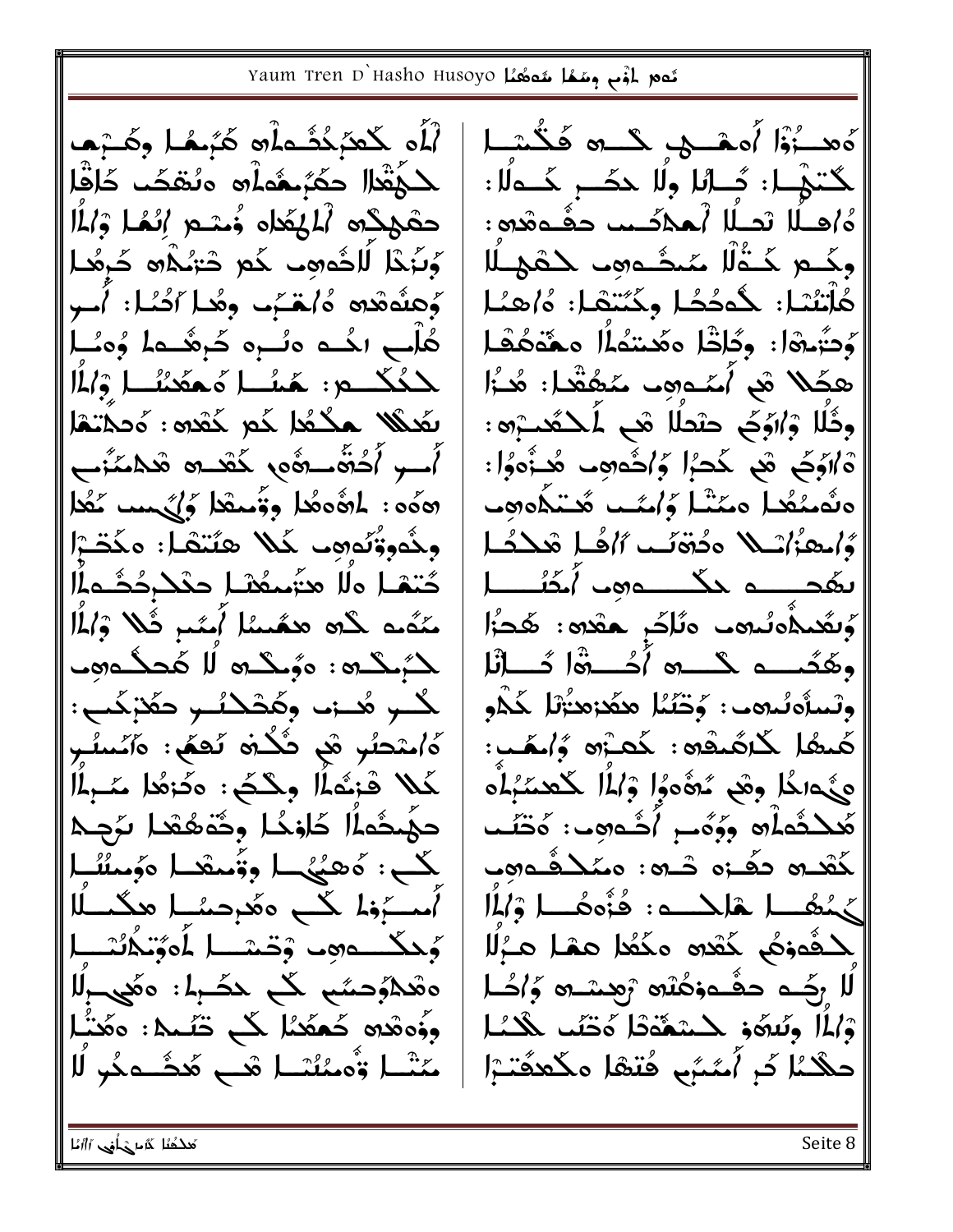المترثم المتحركي بأختنهمه ەھَتْتَمُّەلَّا وَمِيْمِّىمَاْ: كَتْݣْسُون َكَـقُـزَهُــا هُلَا وِكَنْحَـَـٰ عَزْهَـٰــبِ: ەڭھ  $i$ ىكىگلا ەلىكىنجە شى ئىلا اِبُلِ لَا يُغْمِيْهُمْمَا مُحَبِّسَلًا وُهِكْزَيْبِ هُزِهُدسِ: ٥/هـهُ/ كُب وِلْلاَهُكُ حكْمحُـــملَـــوهُمُـــــامُّــه لَلْكُــــامُّا وئَـــدهُوَٰا هُ٥ وِيَـٰتِـــدِ لِــدهُنَــمِ وفَكْشُــْمِ حَفَّـِـمْعَمَاً!: ەكْعْــَـە هزُهُمبر حَارَه شَـهاَ!: هَـهُـــا ورُجْــا حمَّنْـا وِثْدْهُى حَنَّتُمُـا أَـكُتِب: ەڭر ھەھئىل ھُھگىئى: ەلاھُەر ەَ دَزْەمْبِر كَبُرْهُا رُەھْل ەَحثَلانَى كَمِمُا وَلِمُحُمَّا وِللَّمَا هِزُومَُحْمَى لْمِثَمِيجًا: ۞مَنْ جُزْمَهُا مَثَمَعُهُ وُحكُمتُـــه أَنْ حَـــدُّهُ لَمْ كَلَّكُمْ حَدَّمَ لَّدُهُمُا: لِحَمَّه فُزُّهِكُمْ هُمْعَوَاحُ*نُ*ا لْمُمْعَا: وَحَزْمِيعُهِمْ الْعُوْلُمِ مِيكُتْ هُمُل شَــلا نَعمْــه هُــع فُوهُنُــل: لمستَهو لمكْمَلُل وهُمُل وصْده للْثُل ەُھۈتگىپ كىنۇسىما آھكىسە لْمُعْصَّدُهُ مِنْسَلِ لِحَسَّهُ مَعْسَلِ | وُهكْتُما وصْـِرَ لِمُتَمَـٰٮ تَمْـٰوَطَا

هُدهسُل کُم اُهْهِ؟: أَحدُا کُم وَب هُذِمًا: وَ}مر ومُـالَّا حَـهُدَّوْهاً و نَعْـآت لْكُسِ بِتَنْصَّا مَكْشَمَا وَهِمْرْسٍ َ لِكُلُّوَٰهِ لَٰهُ وَوَصَلَّكُمْ ۖ تَعَلَّكُمَ ۖ لَكُـبٍ : دَمَعْتُمْ إِيضًا وَهُنَّسَالَ وِوْسِعِيْدَا ەبْتْصْا تْحْزُوفْ حْبْنْ ەڤْلَوْٓا وِكْتُلْ َّەولَا ھُەھُا وُّەمْنُىللَّى لىنىۋا لْحُــو: َهَنْكُمْ! كَذَّا مِكْتَبُ ۚ رَحِىْٰبِ نَـهِءَا: كَرِ هُي شَلا تَطْلَا وُتْتَكَ هَٰلَى وَلَمُوْتَلَ كُب: هڤبِ ٱاصُّا وشَــْه كَنُصَّا لمَمْات كَبِ: هڤي مثَّفَهُدَا كَقُتَتْمَا وِنُقِكَبِ كَاقًا هِتَنِيهَا لِمَيَّزَوْ لَكَيْ: هِ مَا وَهُدْ أَوْ مَعَنَّكُ الْمُسَلَّمَاتِ لَل لَتُحَرِّرُ بِـهُ٥ : ݣُ لِكُمْ لَمْ الْمَشْهُمَةُ أَحْبَ وهُـا هنُقَكَّــٰ تَصَلَا لِمَنْهُـٰ; كُم: مِكُمْ هُصُلاً هِـزُا لَمُعْصُل أسكوك كخاء ومُكم بِكَمْ مِنْعَا وَهْب كَعُسُــب كَعُنــب حَعُنْــدَشَــملَـب كَــمْـــع لَّٰى: ەكَمْ ثَـْلا وِهُكَّـ;ە لِـْـْرْجِمُنُــْب لَثْقَفَ لَكُو هُوَهِمًا وَأُوَوُلُمَا وَهُمَا |ەدئىلاكى لىلىلىگىنىم  $\hat{K}$ َهَدُا مِمَنْا هَكْعَالًا وِثَـلاً يَتُـٰكًا هُدْمًا: وِحُرِ هَٰدَا ُنُسُّبِ خُقْلًا وَلَأَ مُلَ Seite 9

الماأأ محفأتهم الفكض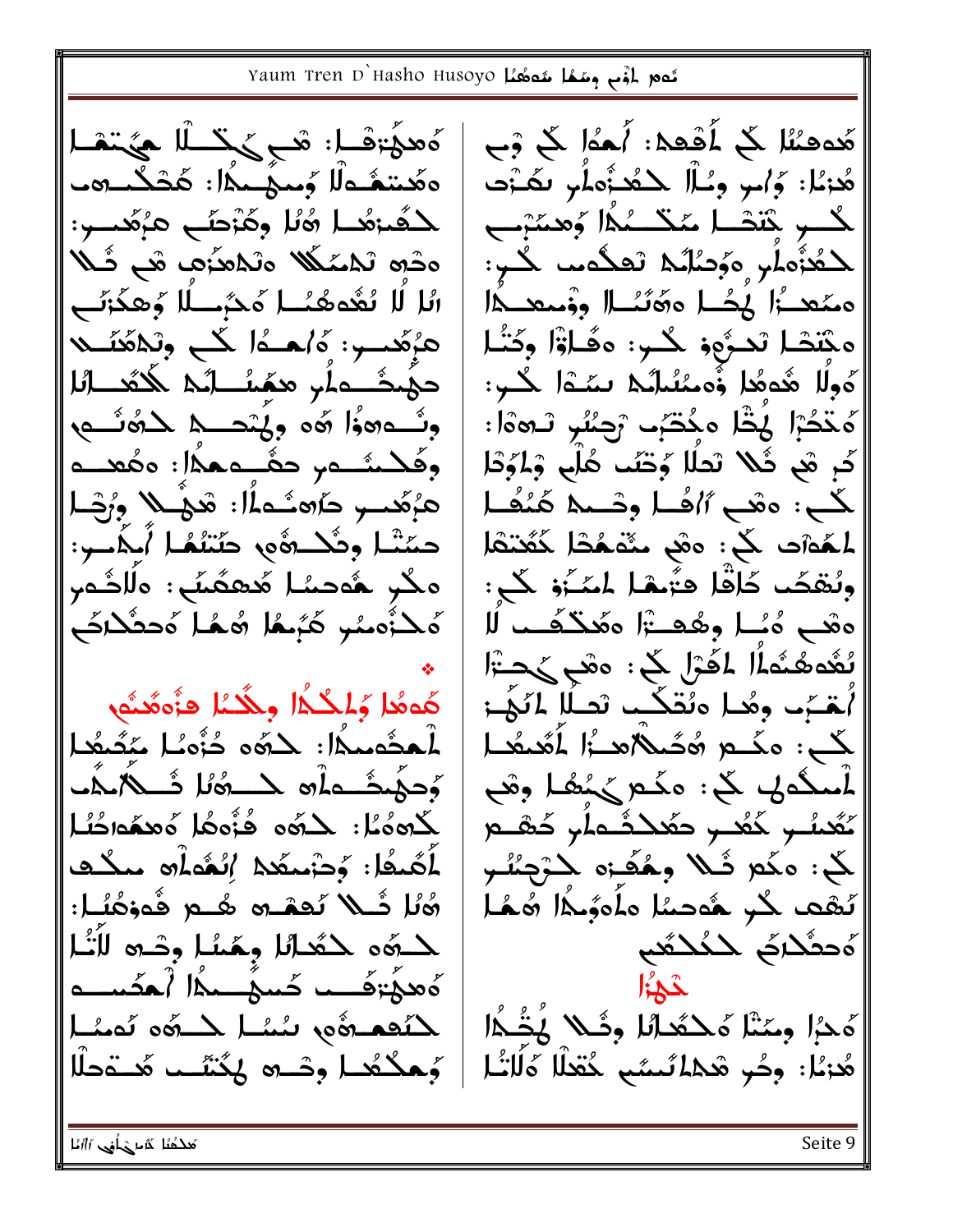حِعْدَمِيكَا هِنُمُكَا: وُاسْرًا وِخُدوقُهِا أهمشن للده: هكسلا تُعتشهُ ۇيكى مىھار ەھمىسا بەيگلا : كَلْحُدُوْكُمْ أَحِكْنُـمِدًا وِمَغْـوِهِ حَسَّمُه هُفْلاً: هُمْلًا هُم نُـُهُوْاً وۡبَہۡــٰٰہٗا وُلَّــہٖ حَثَکُــۃ ہُ۔ لمتمط حَعَنُا: هَاسِ ٱلْحُمَا حَصَّمَا آلمىدًا : 5 مَ هُجِما لِمَكْتَحَمَرُ الْمِرْدَةُ الْمَرْدَةُ كَبْعَدْ لَمْ كَلاَهُ وَمَعْدَ وَسَنْدًا وَلَـٰزَوْا حُنْهِ: وَهُوُمُا كَمُهُ هُزُوا كَبِي وَهُ!: هضَمْ هَٰذَا وِثَلا يُضُمُّا: هَٰذَهُلاً: وثع كَلا يُحتَمِّلُهُ الْمُكَرِّ مُكَّ هُمْ وَقَوْمٍ بِكَمْ إِنَّمَٰهُمْ لَمُمْهَا: «مَثَّبَامًا ۚ وَهَبَ الْمَالِ مِهْوَوْهَا مِعْصَوْطًا عَمْصَوْلًا وِنُغُّدِهُا ۚ ﴾ [ُهِدۡكَـب : دَفَّـدِدَ}ِنُا مُسْبِلًا وِنُسُزًا كَكْسِلًا وِهُثَمِثُـهِلًا لَمُوَحَدُهُا سُمْلًا لَكُنْ لَكِ: وِصْه :بِمَمْمَعْ بِمُعَلَّمَ انْسَعْرِ السُنْد دهُهُا كُعِرِ مُجْهَدًا وِكْحُا دُوْهُ! َهُٯْرُمِيشُــه اُلْمِ وَالُوَجَــُـــداً الْوَاهَ الْمَـــبِ : حَفُّوهُمُل وِكَاتَبُوهِ ۖ أَحَكَمَ ۖ لَكَ : ەشقىمىڭ ھەكمۇمىكى كەنگە: ەُدىشەدگكى كَھسُلگە ھُـەۋىلُ: َهُدْتِكُمْ كَعَفَتْ إِحْكَمَّمَـٰ :

َكُمْتُوْلًا وِنُغُوهُما ه*نُ*د مشْدُوْوُا: لِحِيَّةَهُ آوُحُمَا وِتَعِهْدُ حَكِيْتًا هُهَ كَه حَصٍّ سَهْمَاً: ﴿ هُمَ أَهْدًا مَكْتُلَا وَسَكُفَ تَبْتُوا هِنَا نَفْقُوه حَبْنُوا وِنَاهَا كَاكْتُوْهِ: وِكْلُو عُلَّا حدثما **ئگرؤا** أَكْسُدُ الْمُحَمَّدُ الْمُؤَمَّدُ الْمُؤَسَّرُ هَٰدُوۡوَٰكُنُا: ۚ دُـُوۡوَٰهُا ۖ وَهَدُوۡوُۡلَا ۖ وِشَـٰلا : ِهُه وُحكَّاماً ووْسْبُو هُنتُوْ أَنتَ لحثُلُثُوبِ قُتَــُكُمُا: كَكَرَبْكُسْـر لحَكَّرْتُعُمَّا حَزْمَعُمَّمَا حَسَّرْمَا وَهُبَ هَ صَمْلَ مِثْدَدْتُهُمْ وَذُهِ مُبْسِرٍ كَبُرِهُمْ الْمُسْتَفَرِّدُ هكْمُده : هَدْ حَصَّة كَمْلا فَوْمَزُلًا وُحْكِرٍ أَهْلَكُتْ هُجْ أَعْلَازًا وِمَنْنَا: هَيْهُمْ لِيُرْسُرُ هُدٍ كَرُوْمِيْهَا: دەۋە دۇمقىل ۋىڭ بو مىگىد بمكتومة والمسكف ودوا وصكية كَسكُــأَا ممْـــرِّوْءُ هـــزًا وُلكــــر لْحَفُّوهُنُــا وُلْمُــــــهِ: وُهِ وِثْنَــــحِ حفْهِكِمَا هَبْعِكُمَا أَلْمَكَبِ: ەكھزّىتُرىدا ۋىگىر ھُزُەھىمكَا ەھَددَىل مَنْسًا: حرُجُـا ەمئەھىدەدل كَمْتِي كَلِمَهِ وَحَبَّدِهِ هِمَا هُمْكِنِيْكَ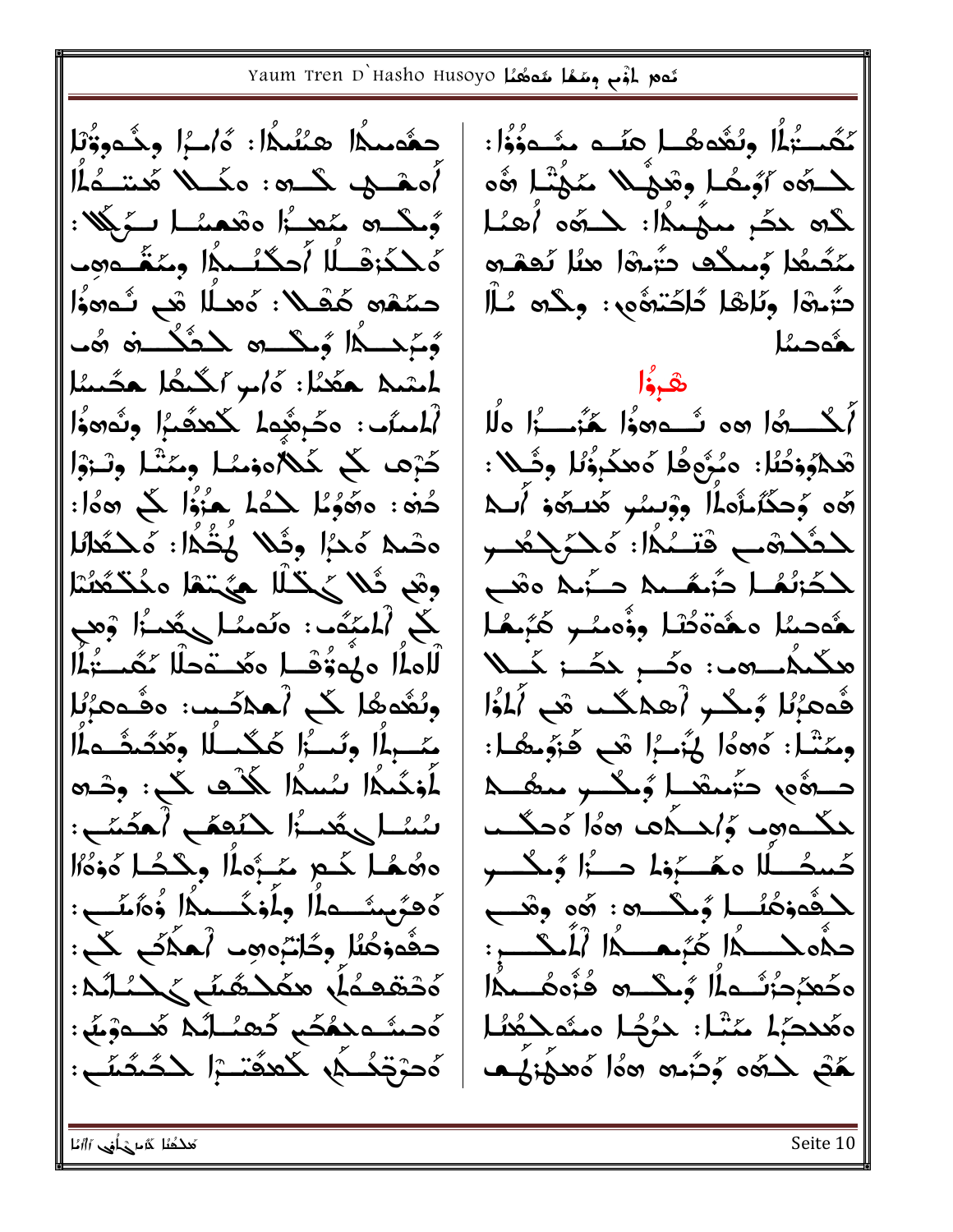هَ مِلْكُمْ إِلَيْهِ مُعْدَدًا : هَمْدُوْوًا لِلْكُمِّةِ وَأَمْرَ مِنْهُمْ مِنْ وهَمْ جُنْعُدًا: ٥ حُمْدُا شُمْكُمُّا وِهْدٍ يُوَوُّقَا: نَشْعَدُ كُلْبِ هُوَجِسًا } ەلمۇمكا ەڭىئىبْسا ھىزا ۋىگىر ەَݣەْمَـَـا وُحْــو ھَبْعَـا ھُھَـا √ ەُحثٌك(كَ ∻ هومسار واؤجحنا وللحسا لحنيلا INON ها هيوا أوها وبلاهيا لملا لمفط صر هفضع لمعرجسا فزوهتها مثَّدَتُه هُوَمَعُداً إِنُعْدَاهَ ٱلْمُكَانَ لَّكُعِ مَزَحَّزُنُـلَّكَـا: ِ أَسو ۖ وَ حَــفُـهوَهُنُـل ومَنْنَا وُسْكَى هَعَدْلَا هُزْهِهُمْا وُتْحِيدْ أصب هُنْزًا وَسُلْكَ لَهُمَا لَكُمْ مِنْكُمْ لِلْمَسْلَمِينَ وُ گ 5: ةَ الْحَــزا كَـــرِ كَــْقِكَــزاكِر فُأُهكُما وُالْمَلَكُمْوَهِ وِلَا مُرِكَّمِهُم أَهْلِكُمْ أَلْمَ الْمُسْكَمَّاتُ وَلَا لَمَادُوهُ مِنْ لحدُكمب هُقكُـــدُا: ولحُـــــو ھكُىگىلّ ھكْىسْا اُكْتْدَا وُلْكِ: وَلَمِدْا كَمْ وَدُ وُحْقُمٍ كَقَدِقَتَهِم حقْدَ أَرَّوَ حَمَّداً لَفُّوها لِلْوَجْل وقناهمكر شا وسُلاَمًا: مَكْفُر حثَعُمَا وِكَبِّتَمَــرِ تَذَّـمَــلا ۖ كَيخَدُنَا هُه هِـلَا نُـهِ هُوُا: هُ/صَبُرا نُـهُـبِّ

ەَ كەَرْنُمَى كَدُمُك مُكسَنَى: َهۡحَاۡهِ ۖوَۡــٰٓٓٓٓٓٓٓٓا ۖ ثُهُهَ وَّقُسُّـلٌ ۚ هَٰـٰهَـٰكُـٰهَـٰبَـٰۖ ۚ : كمرشمال وحُسب كمحوَّه مَصْبِراً! لْحَمَّسًٰٓ : ەَتَى ۞وۡصًا لِمَــٰمَدۡۥُ وَ وِلَــدهوَٰۤا مْكَـدُكْمَـٰـبِ: مكَــع بِـدَّـُــا وَوَّس أَهزَّمَـٰ وِكَامعُعُـٰا حشَـٰهووُرِ لْكَلَّــةُوْ هُحِكْـُــا خُـــو كَقُـــووا وِثَمِهِ وَالْمُ أَوْلَىٰ مِنْفَهُشَا مِلَاقِحِيْكَا وَّىكُمْ ثُمِ نُوْهُواْ وَهُزُوَّا لَكْلُنُووْوْيَ: 5 مَحْدَثُ = {وَمَعْدَمَا أَلْفَادُ = 0}. هُمحيّتشا كُمحَمْكُــه حَــتمُــا فُأُهِكُمُ هَمُدَهْرِ مَثَلًا وُسِئْبُرُمُا حِزَّا وُكْسِر تَــــــهةْا: هُه وُكْعُسَــالِمَا وفَعزِمُنُــا هِءُا كَبِ حَمَٰدَتُــْعِلَمِ وِلَا قُمِيًّا: مكَّـــم حدَّة كُــــدًا مَكْتَمُدَا حَكْتَدَهُاوْا وِنُوهُوْا نَصْحَد حُـــو: کَــمِ لَا هکُهِهِمَّـــع حَتَّکِيمِــع: أَوْهَنُتُم خَلا شَعْبُا وَخَدْرًا هَٰذًا: أَلَا مكْــدَ كَعدَّتْــرَا مْعَذَبَّدَلَّــا وِهُمُا دُائِبِ حَدَّمَّبٍ : مَكْتُ خَبِلًا هَبُعِمَا حَذَرَجَــذَا وُحَــٰفَ مَنْكُمْ : ﴿ وَلَا يَا مِنْكُمْ لَهُمْ مِنْكُمْ مِنْكُمْ مِنْكُمْ مِنْكُمْ مِنْكُمْ مِنْكُمْ مِنْكُم سَّوذُو كَعفَتْهِ وَتَفْعُكُمْ حَقْصَمُا وُهَ مَعْشَمَاًا: مَكُمْ وَكُنُّمَاً وَحَكُمَا

تَعَلَّمُ الْمُسْتَمَامَةِ الْمُسْتَمَامَةِ الْمُسْتَمَامَةِ الْمُسْتَمَامَةِ الْمُسْتَمَامَةِ الْمُسْتَمَامَة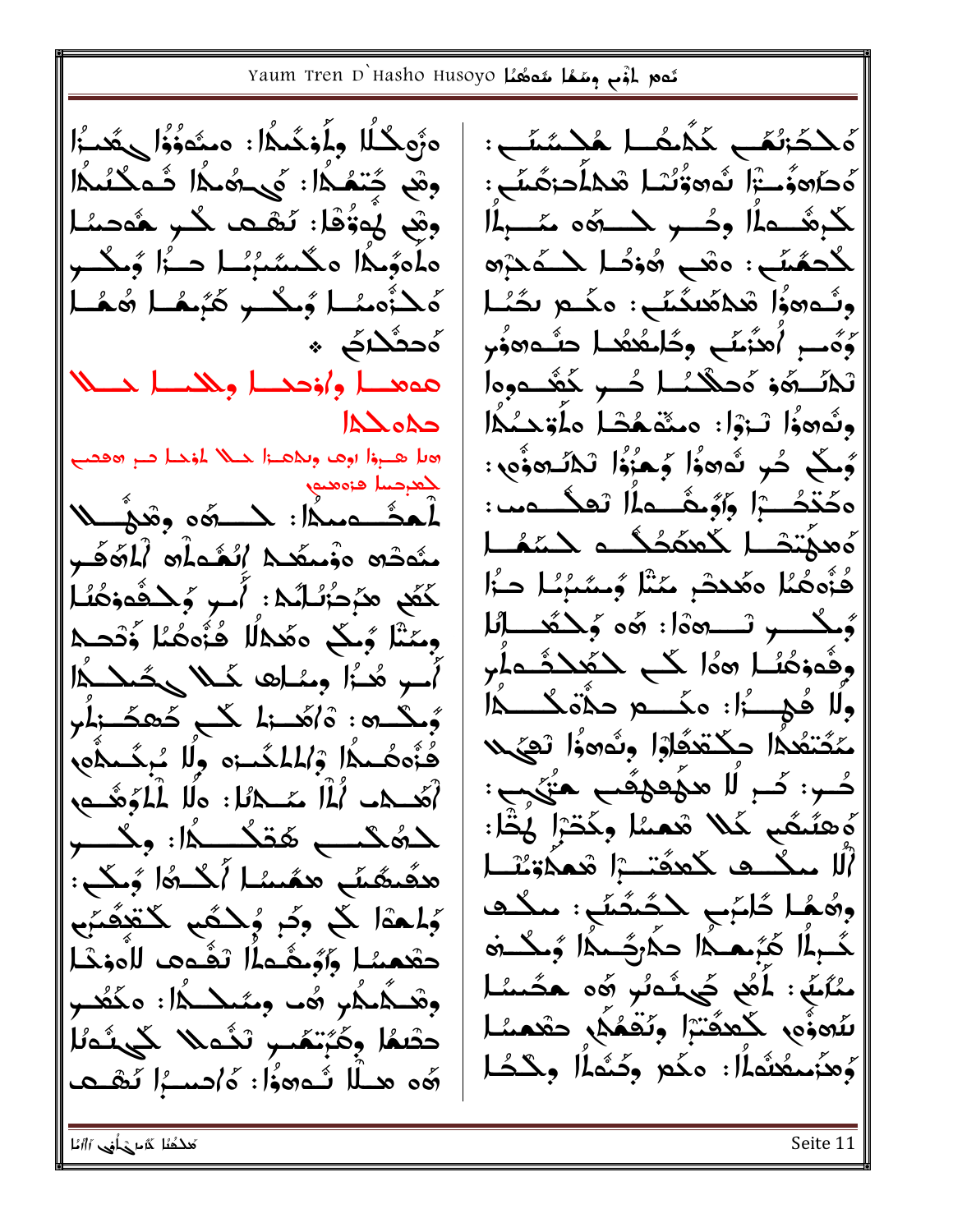لْحُرِ حُدَدَسُا مِلَوْمِكَاا: دَوُّلَا خَزَىٰل جْمِعْتُ مَكَانًا أَبَدَ كُنِ حَجَمَةً وَمُتَ هَهُد ده انگردهٔ علم الله وهمكمحلتمار وكمفحا وكبحا ھېۋا همُسُل اُكْتُوا وُبِكَى: وَهُ وَجِبَ لِكَتْخَلِلْمِكْمِ لَمُؤَنَّفُكُمْ لَمُومَنُوْاً كَتُمِكَا: كَرِ لِكَعْمَلَا هُ٥ وَلِكَتَلاَبُكَ وُكَـٰ; هْلِمَحْمُدُمْ وَحُحِقَٰ: ݣَلَا ۚ رَقُكُمْ لَهمْلًا وَوُمِثِّهِماْ أَوَّاءً: هَدُلًا وَبِ مكرر بملكر وَمِنْا وَحِكْمِ بِمَكْتَبَهِ كُبِ: مُمُبْرُسًا هَكَــٰهَا هُ٥ وَهْب وهَكُمِيهُمْ وِلِلْوَوْجِدِ سُبْحَانُا وَكُنْبِيْهِ ا لحكَّرْمًا إمبُّرْحَهُ الْحَذِيمُ هُـلًا وَذُبِّعَب حِدْهِ حَـــدًا أَلْمَحَمَّــ : إِنْ أَمَاحَتَهُـــدَ شَوْكُكُو: مَكَلاً هُوْاً كَحِذْهِكُمْأَا مَْلَاتْا هُمْسَلَا وقى كَحِزًا وتُكْلُف أَهَوُها: هَصَّمِ هَمشُملًا وِكُعفَّسْهَا كَكْما هُوَمِنْزَهِما هَوَمَُعِيمَ لِلْكُرْوَا وهَقْكُــــكَا هلْعَــــكَا وقعمئــــا هُامِمُبِكُمُ وَهَٰلَاتُنَا ۞هُوْا ۞هُوَا: كَيْݣُمِلْكُمْ وَهْلُدْ مَمْشُمْهِ وَالْمَوْلَمْكُمْ مِنْ الْمَحْلَمْ وهَدَدْهَاْلِ هَهُنْنُسَمَّا حُحِدُوحُدَاْلِ فَسْعِدا: أَصَٰعٍ وَلِحَمَّتِهَا حَذَّةَ كَب وثَكْنُفْ كَذْكُرًا وِخُصْرٍ هُوْكُمْ هُلُوم ھڔۢۿٮٮۅٖ ػٳٮُـڵؠؙٛ۩: کَــڔ ۿؗٮ۫ٛڡڕ هُب هَم سهْماً ٱلْمُبْحِدِ ٱلْمُكْحِدِ ولَهُمارُهُكُمْ مِنْدُ كَذَكْرًا وِلُـ20\$! هُه وِحۡدَهُـنُهُمُ حَذَّةَ كُـدًا لِمُنۡنَـٰدَ كَعفَتْ الْحَمْدُا وذُكْرُهِ مَتْنُعُلُ: الْمُسْكَمُعْكُمْ : مَكْعُكُكُمُ ا وَحَرَجِحْمَا وُحكَـبٍ هَقَمَ ٗا ٱلْحَزْمَـــهِ وِكَعُدٍ لِكَسْمًا مِكْدَلًا مَهُ فُوَمِئْنُنَا وَهَــــمه: كَـــــرِ لهَاهُـــــــــم، هَـــــم وَحُسَعُدَهُمْـُــدَاءَ قَيْحَمْــا هَكْسَــدَّ واَلْ شَعَكَوْنُنُا وِثَعَكْتُمْلُو شَعَكَةَب آؤگ است اللہ کے حقومنے رُەنگە ۋىب كېمىقچىم شەنگە جاڭە حِمَّتْتَعُدُّا لِكَمْعَـدْ: شَدَّةُو، وْبِ كَذْكُرْا كُنْعْا مِنْعُفْكْنَا: وْأَهْلَافُهُمْ هَقْتُفَــد شَــ شَعْشَــا وَهــَكُلِمْؤْهَا ا لْكَعِثْتَهِ! وَنُقَصُّكُمْ وَهُ مَعْ هُدَا الْمَسْتَدَارَ وُهِـــــمُهْوَّه الْاحْسَمُّه كُـــــــا كُرُّـــــــا حَكَفَكُـــكَمَا ـمَــــوَجِكا: ومْنَيْـــلا شعكَاللَّمَــــبِ فَـــبِ لِخُومُـــل هَـــبِ مثَمَبُرِ وَقُمِعُكُمْ إِلْعُمَلَرِ وَحَكُمْ

الماأأ صفأتم بالفكض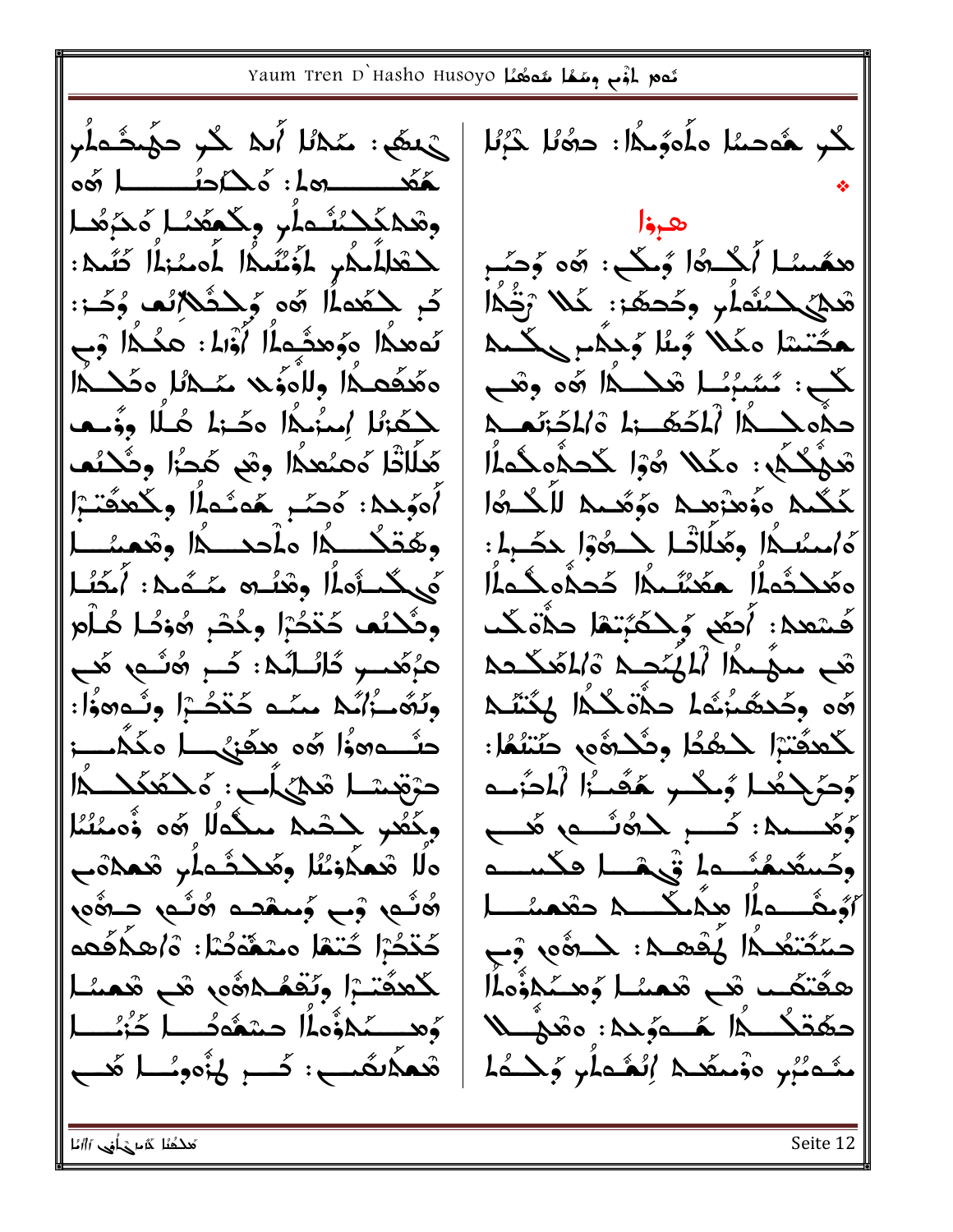ومَكْتَبْدَهُــدَا مُكْتَبْتُهُــدًا أُســو شُــ2%وُّا ۇىسُا: ەھَعكُــما ھَتَكُــٰٰھُا أَـــو متعَدُما حُمدُما: هُـا وكُمدُّسْـــرْا ومَمَّتَتُع ـدًا هَرَهِمَىــ : هَمَّتَيْ ــا<br>وهَقَـدُكُمَا وَحَّتَصُ هُا وقُـنْبِ أَبــد هَقَكُمُا هَي مَعٌتَعُدُوا: وَيُزْوِ أَلَدْ لَّكَ الْصَرْهِ الْمُتَّمَّةُ مِّهُ الْمُعَشَّكَ لَّكْسُكْتُكُمْ أَوْنُثُمَتْنُ وَهُدَّهَا أَسْلَمَ لكفَقْكُـــــكُل مِنْعُــــتْهُ. هُـــــل وهْدْفُومْب مْكْتْعْسْدًا لْمْسْدُدُ لَـــه هَوَوْهَى : شَكْلُه صَـــُّلُ هُــَكُــــدُّا لِحَدُّمَا حَتَّىٰ وَهُدَا وَهُدَاهُ بِ ههُتمُـــدًا حكَمَدَـــدًا هفتمُــح هدَهُ مَنْسُلًا حَدْهِ الْمَا: هُـا وِخُلِنَبِ مَكْتَعُــــدًا لَكَــدَمُا حَسَـــرَهِـدًا ەھْكلَّىئە لَهْكَا كَاقُب ھَقْكُـكَا حَكَّرْشُمْلَا: هُـا وِهْعْصْبُ هَٰتَكُــٰاًا بَنْْمَدُه : جِبْمُمْامٌ لِأَعْلَى لِمَاهَمْكُمْ } حكَمْعُتْبَا وُحِدْهْمٍ كَرِ وُخُصُّعٍ: هُا ووُبُّى مِّفَتَعُدًا ۖ كَيْشُاْ : هَدْا/ُخْكِي هَتَكُمُا ۞هُمُا هُـا مِمْآبِ كُـرِ مَكَتَعُدًا حدَّحثَهمدًا ههُنَّى لَحْب هِنْدُهُ! كَمَنْكُلْ هَذَا أَمْرِكْتُمْ الْمُكْتَمَةِ لُهِهِوُا ٱهزَى ۖ لَمَلْـٰهَا: ۚ هَـٰلَـٰـَـٰٓ تَب

هڤعكُوؤُنَّـهَ أَلْمَـهُ أَلْمَــُّلَ وَسَعَــهُ مِنْ مَثَّلَّـهِ مِنْ صّْفَشّْمَهِ مِنْ وَكُلّْ مِنْهَامًا مِنْكُمَّةٍ لْحُدٍ أَحْدُهُ! هَزَمْتُهُمْ! مَتَّكَلًا وَجَزَّوْا هُه وُهِــُ;ا لِمَكْقَفَــا مِكْكَمْــا كسكــەكم ھصًىئــا: ەھكۇب لْلْقَمْلَا مِمَّتْكُمْ كَيْدَنْ فَاعْلَى: حَبْ خَهْزًا هُلَا وِحْقَقَدا وُمِكْرْحُنِّي هزُهُمبِ: وُحِمْنُمَا وِرُهُ مُما هُجِمَا وقب المُدُو ابِحِـــدًا: هُحمُحـــدًا وِهْجَىٰكِمُنُـهلُـرٖ وِمِمْـكــٰ\$ا: هُــا وَهِيَٰهِمْ مِمْسِينُوماً وِهْهِكُومُسَمَّلَ كْحِدّْة ݣْـْـدًا مِدْيَتْشَـدًا: وْهْزْشَـدًا لَحْمَـــــــدًا كَوْنَ مِنْ الْمَـــدَّة كَـــــدًا هَقَكُلًا: هُوَمِسُا هُالمُا هُوَ هَكْسًا حَثَّقُودُهُكُمْ حَـٰئُمُا وَيَكْشُو: هُـا وهُومُا هَذُهُ! ٱمحِمَّا! هَــُمْ هَمْسَــهَا] وِذُهُمَارٍ: كَالُهُ10) ومُمْلِكُما مِبْرُد كِلْسُمْلَا وُٰلِمُسْنُٰابِ: هُــا وِنُقَعُبِ مَكَتَمُد \$الْكَرِي كَلّْبَ } أَكَتَهُ بِ ەنقفىپ ەفتفى ھَقكْــكَا كَـــر متعشقه هُــا وَجَهْــْــملاً أَقْــا مَفْتَعُدَا دُـِرٍ فُتِيحًا : مَحدٌ هَذَا أَقْـا هَتَكُـدًا كُـبِ شَدْكَعْفُـ مُـا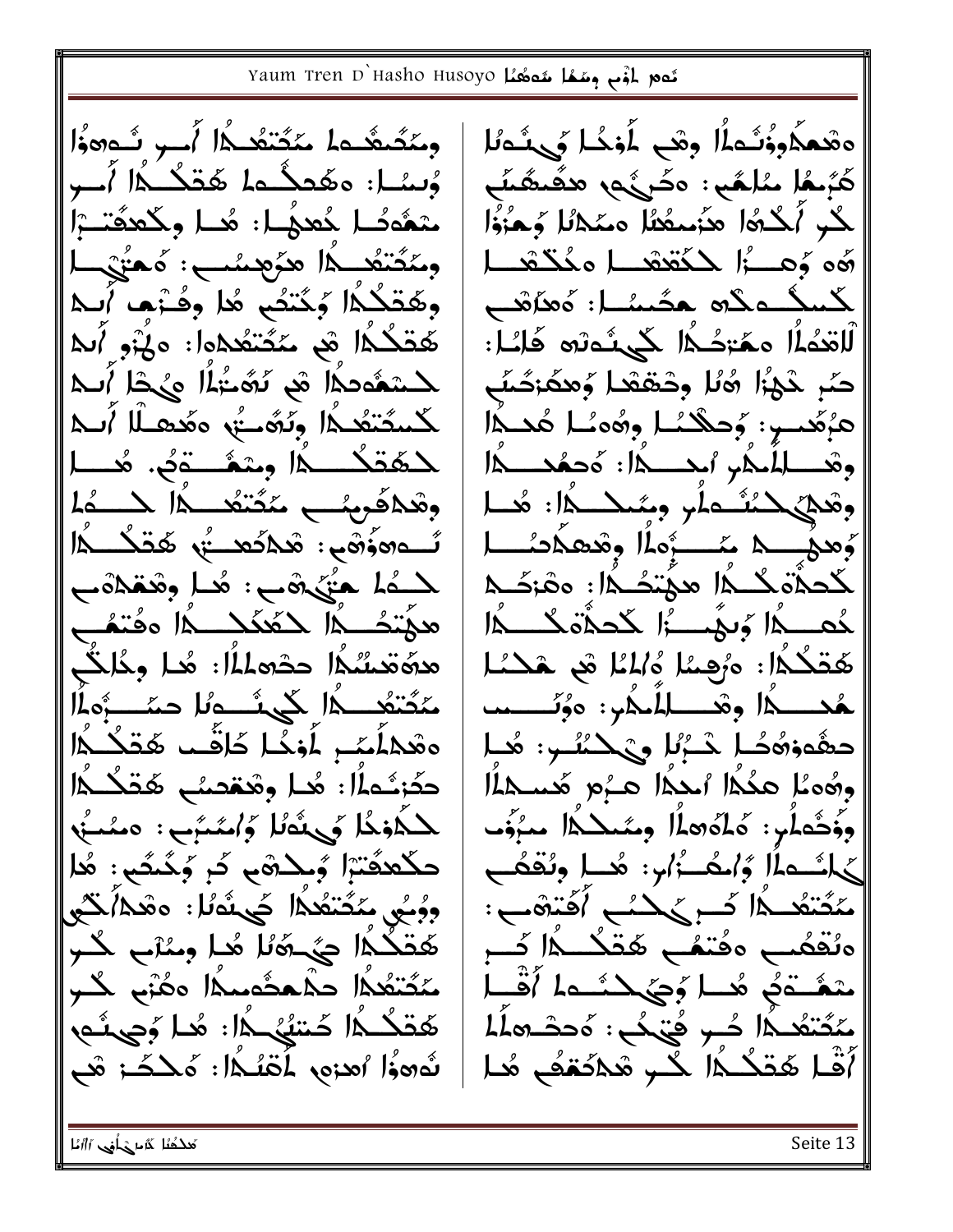وثنكم منكم أمَّنشَلْكم كَعَذَمْمَعُنُـملُـم كَنزَهُ مَنْ أَسْمًا: كَالْكُمْ الْلَمْ وَقُودُهُمُا أَ دُوهَمْلا كَكْبِلَا 10% أُبِي\ أُبِي أُفْ هُـمُا هُـْ:ىُا ههَــ هكْبِؤُىُا هِفُنُّهِڪَا: حَبْ خَدْنَا هُلا وحْقَقْلا حْدُحْهُمْ أمكب وكمح هُمعُشُملًا لَهُعُماً وِجُبِلَرٍ كَبُنِعِيْا أَلْمَحْتَدِهِ: حَذُووُنُا وسَمُو فُزُّدِهُمُا وَسِكْفُو : مُنَّزِ ﴾ كُوهُا وَرُقِزًا كَلا كَرْهُا وِسَكْتُ ليؤمش بالمكن لَّا هُـــزَب لِمُرْهَا وِلَا هُـــاوْۤا أَذِجْـــا وْرُجُمَّدٍ : أُسو كَرْهُما هُ٥ أَمْهَرْكُمُا: رَّمِمكُ هَنْشَا: حَضَرِ مَنزُّهِشَا: أَلَل َ هَدْهُ الْمُؤْتِكُ ۖ دُ إِلَيْسِي الْمُسْتَدَارَ ەڭتقا ۇھَدَىگى خُر ھَكَا: نُوْكْبُ گَارْاْ وَهِمَّرْبٍ : ۞اوْهْـا كَهُتْعْـا ەتمككىسە شئى كەسر كەمئىما أەھمًا كُمْ وُومْس \* فزه همه لْحُــدِ لْمُحَـّـمِيمَا مِلَوَمِّمَا كَتَّـتْبَـا وهُـههَا: هِعُــْأَ دَهُــا وَـعـُزُوا: كَيْݣَا بْرَجِـدْ كْبِ كْبُدْ كَتْفَقّْطِ هْدِؤْيَا: ەَحِمّتْلَا ەلمُوھِنُّهَا ٱفْعِـدَه

لَمَذَا حُصُّ هَتَكُمَّا: حمُّب هُدَاًا ومِمَّىكِــكَالَ كَامِــكَال: هُذِيَــلا لَلا لِمُــمْـزَالِ لَّكُمْ حَكَّةٌ هُمْ لَمُؤْمَلُ حَشَوْمِلْمَاً: لَل لُمُوِيْدِ لَمْعَتَيْهِا وِنَقْعُكُمْ حَقْدَهُمَاهَ الْمَنْهُ لَا لَمَحْمَدٍ لَمُكْمَّنْتِهِ! وَوَّْمَسُـكُلِّ كَسِكُــدكُـر: لَا لْمُابِئَــدو كَاقُـب لَمُوْحَدِهِ وَيَحْدَمُلْ: وَلَا لَمْلِخُومِ كَمَعَ كَهِدُهُمَا وِكَانُـملُو: أَلَا أَـهـدُا كَــح حكُنْـــولَمْ وتَـــاؤُه لاَــمُعَــــدُا ويْحِـنْنُو خَآەُوٓا وَهِجُمصَّـهِ: ەَنُـتَــدَّا وِلَا رُّمُ أَنْ الْمَسْيَ الْمُؤْمَنُ وَلَدَّهُ مُّوسَ هكَعِثْتَهْلِ وِلَا وُحِثَبٍ : هُنِّصَحْكَبِ لَحُم كُانًا %َوُتَـٰهَا وِلَا حُمَاٰبٍ وَلَاهُـٰـِ; هُ عَصِمُو حَكِمٍ مُؤْوَى الْمَرْتَقِيلِ وَلَا هُدأَمــبِ: هڤـب هُنُوْـــا وَهـــزَمد لمُتَعَمَّاهَ أَبَّ وَهُمْ مَدِّيتُهُمْ وَخُلِكُمْ كَيْدُونُو: وقْبِ هِقَتْشَا وِمُّرْب كَعِفْتُو: هُوَصِمًا وُامْتُوا لَكُ عِن لْحُــر: الْهُوصُمُــا لِمُوَرْدُا: وَلَادُــورِ ەَڪزُەمْبِ كَبُعْلَ هُعْلَ ەَحثَىٰكَ ۖ حجزا كَعُدا وِقُمِعْدا ەوْمِسْلَا مُنْسَارْ وَهِ وكَعْفُكُـــــــا وِيُنْكُـــــــــفْلَرِ لَلْا مْدْكَنْدْدُا لَاحْتَرَا مْكْعَذّْبَةَ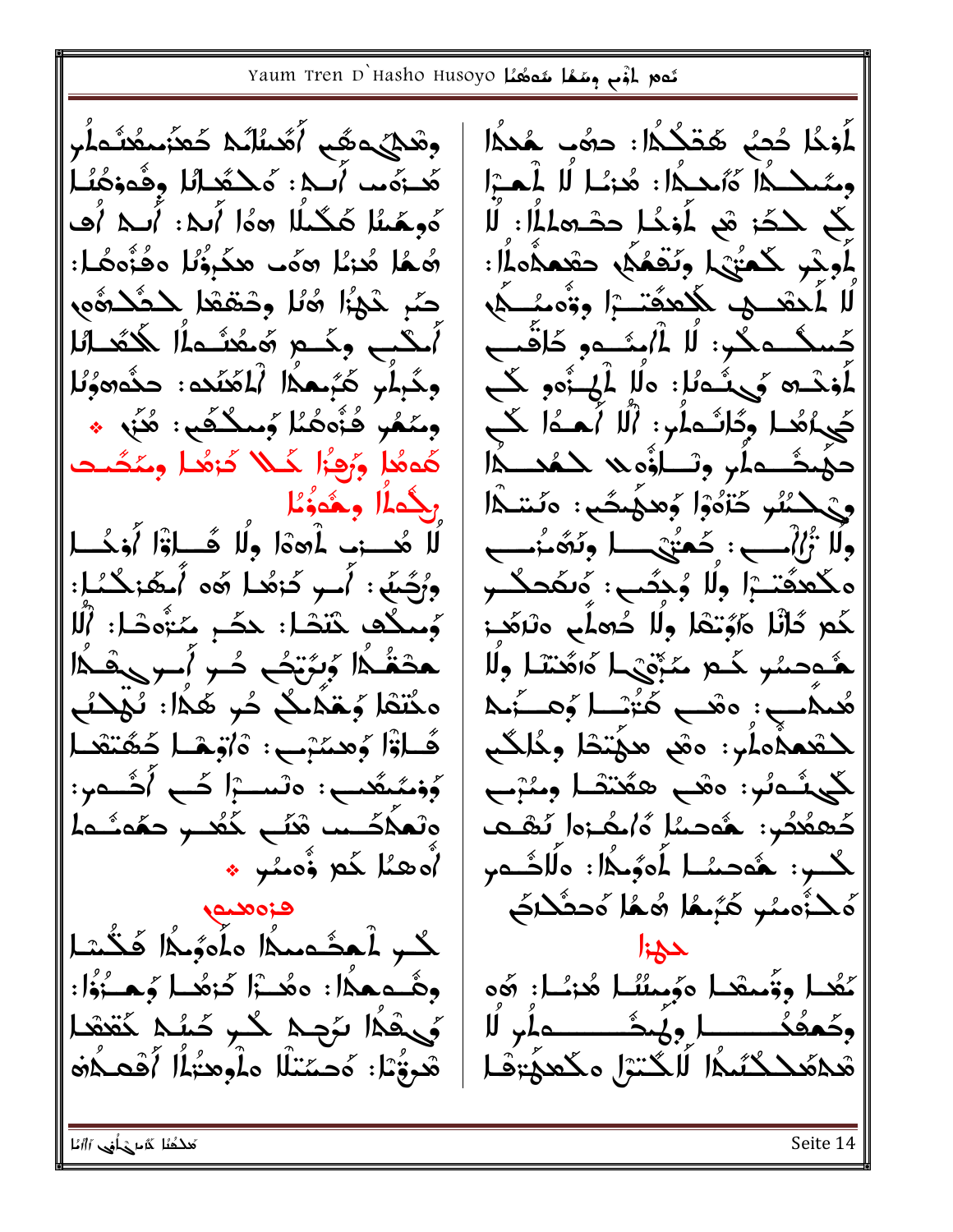Yaum Tren D'Hasho Husoyo مُعْمُدًا مُعَمَّدًا Yaum Tren D'Hasho Husoyo

كَتْرْهُنْسَا هَوُّمْهَــْتْ أُنْسَـٰرُهُ أُنْسَـٰرُوُهِمْ ۖ ةُامعسُــم مَدشَــم سَبْــزا هنُعُــا دَهُمَدًا لِحَكَمُا وُلِحُمٍ أَلْمَاءُ الْمَسَلَامِينَ مَكْدُكُ أَهُه وقْبَ كَقْفْ ا لْمَكْسِمَةُ مِنْ مَعْصَرِ ٱلْمَعْنَى مِنْكُمُوْمِ -: حَيْثُمُ الْمُقَرَّى : حَيْثِكُمْ -: مَعْرَفُتِكُمْ حمّىــلَا المُعْــوُه الْمَــوُه الْمَــوَة الْمَــدَة أَقْعَدُهَ هَاهِ شَبِطْ خَقْفَطْ هُنَّرِجِـدَة ەقىڭگە أَوْخُط قْشُدە: ەلى دَوّْا ُلْكَتُفُ مَّةَ يُكْكُنُ هُوُهُكُمَّا شَي هُ تَوَهُّدُهُ: كَرْهُكَ أَوَّهُ كَحِمُكَ وهْلأَبْرِكْنُـــا وشُـــودُا أَلْمَــــزُب مَمَّصُطًا: രٌه وحُمْيُهُم نُعُمْطُهُمْ ا اْلْمَاهُــــِي هُاْلَمْهُـــو: هَلَاـــرَّوْلَمْ ا وثَــــەة،َل نُغْذَهُنْــــا هِلْلكُنُنْـــا لْمُمَكَّرْدُهِ: هَعُي الْمُ ذُهُدا وُهِمُعُب كَبُنْهَا حَنَّدَ دُهِ: كَحِمْدِيْٓا بِكُنْتُا أَهقُمه هَؤُشُمُلِها: هَٰذُفُذُسُوا اقُطْ هُدْتُهِ كَعُداً أُهِدْهُكُمْ وَمِ إِكْتُمِــــ وَحَقَّدَهُمْ مَا وَالْمُسْــدَّةِ وَالْمَالَ لِمَشْــدًا تَــاهـكْـــب: هَقَــارْتًا ـمَّقَــــْرَا تَسْمَلاً : هَدَادَنُسْ إِيمَٰذَكُمْ وَا لْكُتّْبَبِ بِكُتْا هُبْتُمْا هُزَهَا حَدُّمَا كَثْسًا مَلَّتْلَا وِكَاتَبِــرْهُم ذُهُمْكَا

ەقىلىكا أُوْحُا شَنُنْ ەَكْتَعكُم قَاۋَا وُاوِكُىم كُـر: ەفَكْـشْــة كَـهْكــه كَتَثَبُّب حَيْءَ دَهُـا: مكْحـُبْ مَكَىحُىلِ اكْتَحَا حُقْشَىرَة : مَكْعَنُرْه كَـمِرْهَ هَا شَمَارُمُا شَـ كَتَعْقَدا: َهْكُــْبِلَٰا سـرَّدٍ مىڭـڤمــة ه\$ا مُهجُما كُلُهِ هُلُوًّا مِكْتُما وأحدَّد الْمُدَّارِ الْمَرْكَبَ ھېۋا أَكْثُرُهُ إِيضًا وَأَصَلَ وَهُدُوا وَشَكَّلَ : ەخْشُــەرُا وشُـــىلا : ئەە ۆھــــزْمىد حكحك كالمؤلم شحمتهن ەۋەڭئىلا: كَاڭىعىد ئەي ئىنىشل ههُدُا كَحَانُهُا هُرِهُنَا حَرَكَهُا وحَدَدمُو دَوهُداَا وَوَكُداَبِ أَوْحُلُوا كُما هُهَفَنُنُا: وكُسِفُعْدِهِ وكُنْهَا ىگىلا ھى وُەنُزَا وُلْگُلُ مِنْكُلُّا: كَبِ لمكله وألا تكهنوه للشام وأولادها والملم لْكُلُّهِ: وْأَاوَّكُتْ هُمْ لِمُتَعَذَّا هَٰذُــ; هِ ثَمِكْنَا مِمَّتَا: لَاحِقُوَّمَا وُهُمِّا أَهلاَوُبِ وَلَا قُهِا خُلَاوَتَى هَى أَسْلَا ولَمِحْمَلُهِ كَمْ يُصِحْرَ الْمُعَمَّلَ الْمَجَمَّلِيَّةِ مىڭگەھەب ھكلىك ەھىكىزا: هڤوهْبا هنُعُدا وُحكّبٍ وحُــم صَالَنَا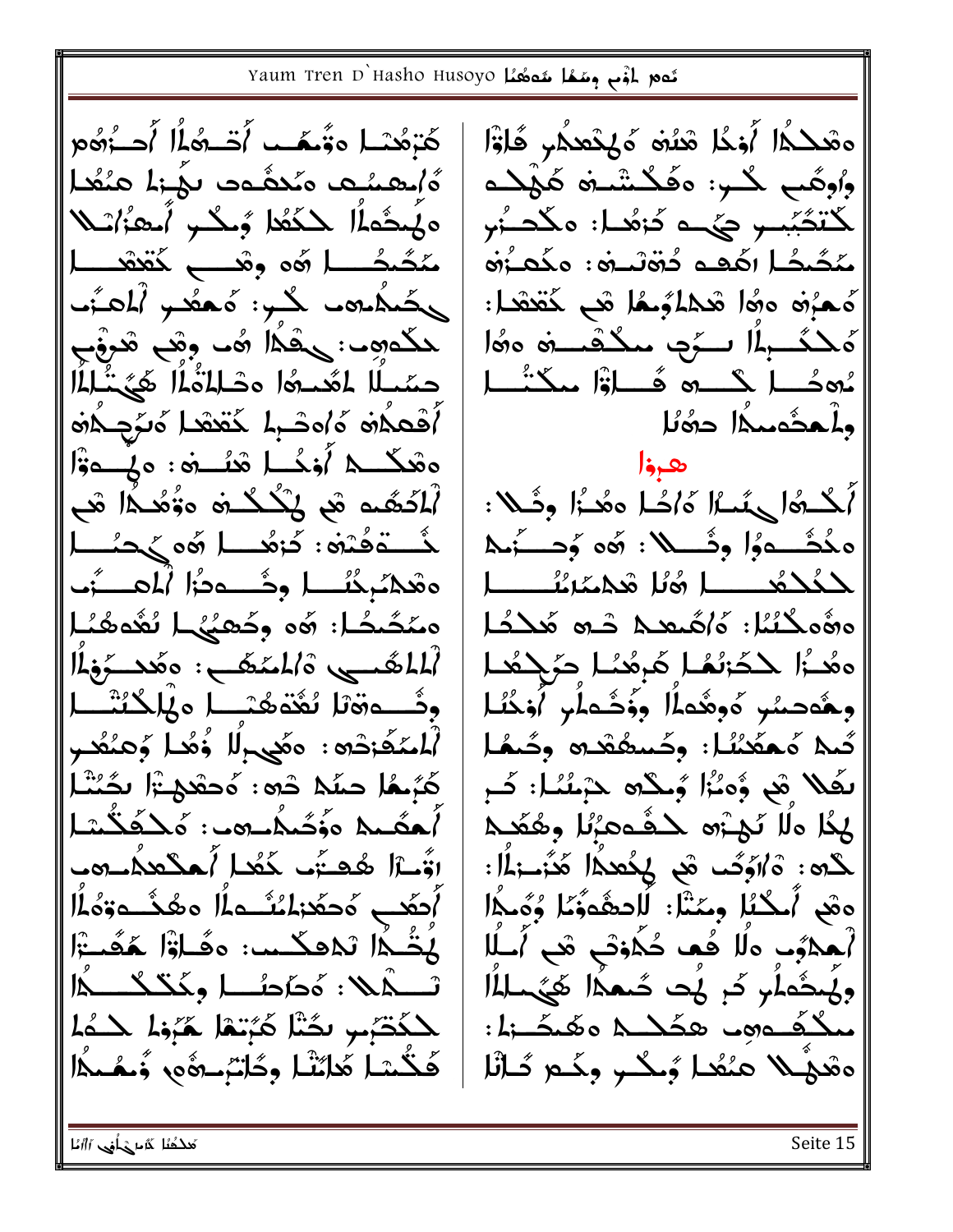Yaum Tren D`Hasho Husoyo شدهها متدهم باء Yaum Tren D`Hasho Husoyo

كَقْفْطْ كَرُوْلُو مِن: كَاحْكُلُو مَا مكْبُعُا حَكَبِلَمِ مَعْنَـٰهُاْ وَكَـٰٓرَا لَـــهُــُمَـــهُ مَـــرَبُــه هُـــهُ سُعِمَـــهُـــهُـــه لمُوَحِكَ اللَّهِ مَحْكَمَةٍ مِنْ اللَّهَ مَعْشَلِ هتمهگر مصدره محکّد تروفاً ودُه َنُوهِ بَ حَيْحَـٰهُ وَ: ۚ هُ نَرُجِهَ ۖ جُبِ مىڭگەھە كَرْهُا لْمُكَا: ݣَهُا مَبْرِلَهُ هُو وقْعِ كَتْعَقّْعَا: كَهِلًا وقْعِ أَقْدَمُلًا هِيْتُوهِمَا أَلْمُصَّلِهُ: هُب وِجُرِهْبِهِ وَْمِنْتَبِرُمْسِ ٱلْمُفْرَكَى ۖ هُ وَهُمْ لَهَدْ الْمُحَمَّدُ ﴾ [الله عنه 1 َ وَهِكُانَةُا ۖ كُمُ بِدَكَا ۖ وَمِكْبِ ٱلْمُقَسَّلَا : لَّهَ وَمُكْتَبِمَةَ لَكِّنَى هُزُوْرٍ: كَطْلُمْة أَشُّمِ مُنْهَى كُلُّو: شَا وُحِكْمَاهَ وۡحزُرٖ ۦٞٮۡنُبُرُۢۦ ۖ مَدۡمَـٰ;ۢا: ۚ ہُۡصَنۡفُـُدومِـ كَبُتْمْــــــــــا مْعِكْدِــــــــــــرەؤا: ﴿ وقَدِيْكُــدُونَ نِصْـَـا هَــثَوِمِ أَصــتَوْنَ وَهِيَمَــهِ تَفَسَّــهِ وَزُوَّبِــهَٰا مُـهَمــٰ; هُب تْنُسِةُ وُحِدْكُــدَا اهُــْ وُهفُـتُمَنِّـع لْحُمْ هُٰذِمًا هُوِلَمَا لِيَكَلَّا حَكَمَةٍ كَقُمْلُو: | ەھىشىسەھە كاۋېڭىسىپ ئىگىئىسىل تْݣْفَابْتْ: ەكْݣْتْ دْشْمْمْبْر ەُھـــدُەۏ ﯩﻠـۿۿ۫ــەۋٛ؞ە۞ وكْتَـــع لِخَبْسُمْسِيْنِ : كَانِكُبِيْرِ بِكَفَبْرِيْشِيْنِيْنِ :

وَقَاةٌ إِيضًا نَعِدْهِ لَحْبٍ: هِهُنَّهِ دَيْءَ هِبُنُـه/هُم، كَـِـه كَـَـْـِـسُـهِ فَاوْۤا لَا مُرْحَــد: ٱللْكُدَّرْــــو مَحٌتصْا حُتمُدًا أُهضُدُ وَحَمَدٍ ۇئــــەھِـــ ەلَامــــنُّەُل ھىئــــاەُەھِـــ: هُكْسَبِ ذُوِقْـَــدِهِ ولَامِــــأْمُل أَرُدِ أُوهِ : لَا مَكْسَبِ رَجْدُ وَهِ : ەللىكئار كېڭىدەت: كاسى كَمِـلْـشُـەەُوْھُى، ەشُـەمئىرەھُى، ئَلْحَــزُىر مَكْتُشَا هَيْزَوْا لِمَسْأَوْلَاشُورِ وَكُسْرِ |مأااەەرەب وكَتُصِّر ەلَّىسە كَاھكْتَى كَسُـــكَمْتُوبِ هُيْــــوبِ وَوُـــــوُلَمْ مَعْتُنُا مَذَٰاهِ وَمَعْلَمَ مَغُبِ أهمك وهوبه وقُسم الأرجة وب فَنِدُون: وضَما وُسُل أُمْلَكُوهِ لمُلحِمُوهِ وَدَرِ تَبْعَد وِرُوهُ مَدْ سُنِطَأَ لَكَتُ: هُبِ كُرْهُمَا أَهِهُـُومِـ ەكىلا كىئىل اھقىموپ كىنگە هُـَـاوْٓا مِكْشُـَـا مَـَــلًا هُهَــُوْٓا أُهقُدوها: أَلا وَ مَنْ هُنْزُو وِكْرْهُا ا ەنُوْجْھ دُائلُي ھُنِي الَّيْمِ : کُبِ لمَحْزَهُما كُلِّهُما وَسِكْتِ حْتَصْل مُهْد مَنْزُهِدًا حَکْزَامُ وَمَعَهُمْ مِنْ مَدْ

الماأأ بهف الفكمة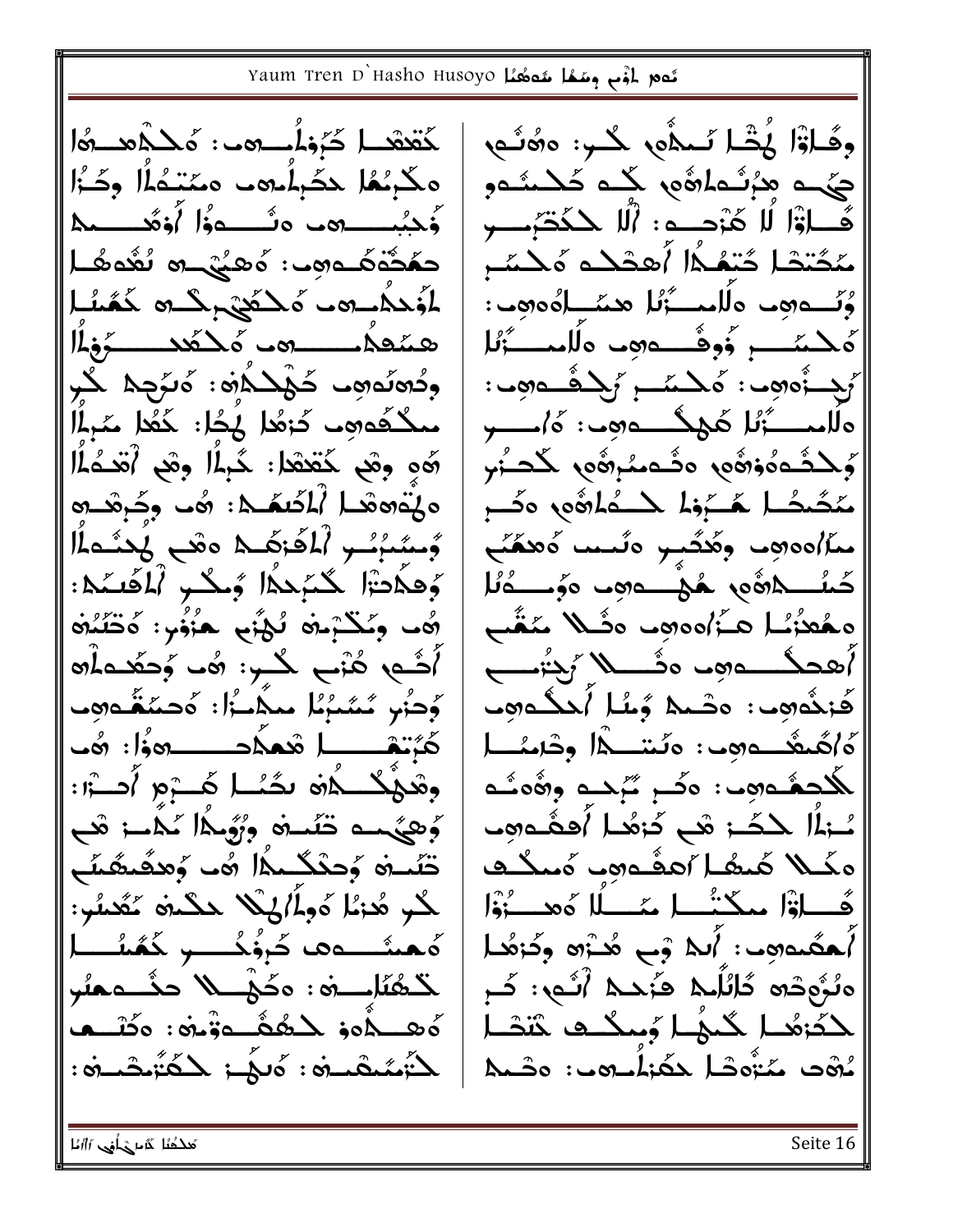لْكُرِ حُدْحِمْا مِأْهُوَىٰهَا: حَمَّانَا خَزَّىٰل دمئك الكثوك كالمفازة : كالصدوب لْكُتْوَنْسَةُ هُـَبْعَا لَكْتْكَعْتْمُنْسَةُ: مثەھْىُا ﴾ هَنْتُكَ لِلْشَكْلِمُونَ لِتَنْقَسِينَ : هُ اُكْ ھمَسُل كُلُّەُ رَكِّي: وَهُ وُهُل لْكُنُنْتِرَا وُهِكْنَ هُنُـنَه أَنُــب أَنُـهِ ألماكس ملامله الشكلمة كَــاهُوْمَا لِــتّوَحِلَامَا وُحكْـــرٍ أَحَمُــا حَيْبٍ ۚ إِ ۚ وَهُدَسُـ إِ خَالِكُـ وَّهُ مِنَّامِ ونُشَعَد كُــرِ هُوَجِيدًا ولوويكا: هُزَىعِيهَ!: هُو هُـوْا حِلْوِهُمُـالِ جُـمِ ەللېئەر ەڭگەنىپ كېشلى ھىل أَشُّەمِ وَوُوسْدە كَبُسُمَا: شَيْمَلا أَهْحَثُكُلُّكُمْ ﴾ [مَحْكُمُكُمْ ﴾ [مَحْكُمْ ﴾ [مح فَوفَعُلًا ويَعطَ إِنْمُنَا لَكَلاَوَخَا ولمكلمه فنوهمه أهدُّه مداًا: حَدَّهُ مَحْمَدًا وَهُرُّمُهَا لْمُسْآب: مكَّم حَنَّتْنُهُمْ هَدَجَٰنُـلَّكُمْ وَلَا شَدْكُنْـــــــــــــــــــــ أَوْهِ لَل كَيْݣُبْكْسْكُمْ؟ وَكَسْكُسْلَا وِهْسَكْتْرَىٰوْمْ ەَوَسِيْسِمُ الْمَحْمَدِ ەَهَسْكَلْف هْدْسُدْكْنُـا: ﴿ هُوَ وُحِرْجِنْنَــْهِ لِمَسْلَمِدْهُ الْمَدْهُكْبِ وْالْمُلْاخْرِ مِّــم مىڭــە فُەزەُنْــا وَحَتْنُمُــا: لْحَيْهَانُمْ حَكْمُ تُعْمِعُا: مَمَّنَّب ەُ استىما ئۇنىڭ ھىشھە: لحَفَاهُماَ وُحْده وُحِدُهُا حَدْمُهَا ۖ وَاعْسِمْ لِلْمَصْمَالِ لِهُوْمًا حَقْدِهَا لحفْمِهُما هُنَـب لْمَعُدُا هُـب وكَلَّاقُبِ مَكِّي هُصْبِ مَثْبًا وَلَا هْتَدَرْه هَيْشَال خَدْءَل يُضْل حَاذِجُلْ هُدْسَدْتَكْتُـداْلِ ما لَهُ شَـداْه الْ سُعُمشُماً : مَقْتَضَبِّ كُـرٍ كَــلا وُـــڤُٯو مَـــُمَـٰ شَــہٖ كَعُنــا لَل هَدَاهُ هُنَا حثَكْ هَبَ فُتُكْتُهِ حْهْزًا هُلًا وِدْنَفْعْدَا: وِلَمْحَا كَحْكُمْ وثسَّـــما حسّمُــــرِ أَحَفُـــا وكَعُــــر ألمايكم مكملا وانفسه المأمنية هلُوهِيُّهُمْ الْمَقَيُّبُمْ لِلْمُلَاهُمِ هِكَنَّ تَعدَّكَـــب: ەتْلُوڭـــڤ لْكُلْكُــا ەللەشلىر ئەربەت ئەنقىت كَثِيْبٍ هَنُــاهُ٥٥مِـ ٥ هُـڡــرْ٥٥مِـ مَنْتُفُعُ الْمَا: ەُوتْتْكُو مُسْتَوْتَ

تَعَلَّمُ الْمُسْتَمَامَةِ الْمُسْتَمَامَةِ الْمُسْتَمَامَةِ الْمُسْتَمَامَةِ الْمُسْتَمَامَةِ الْمُسْتَمَامَة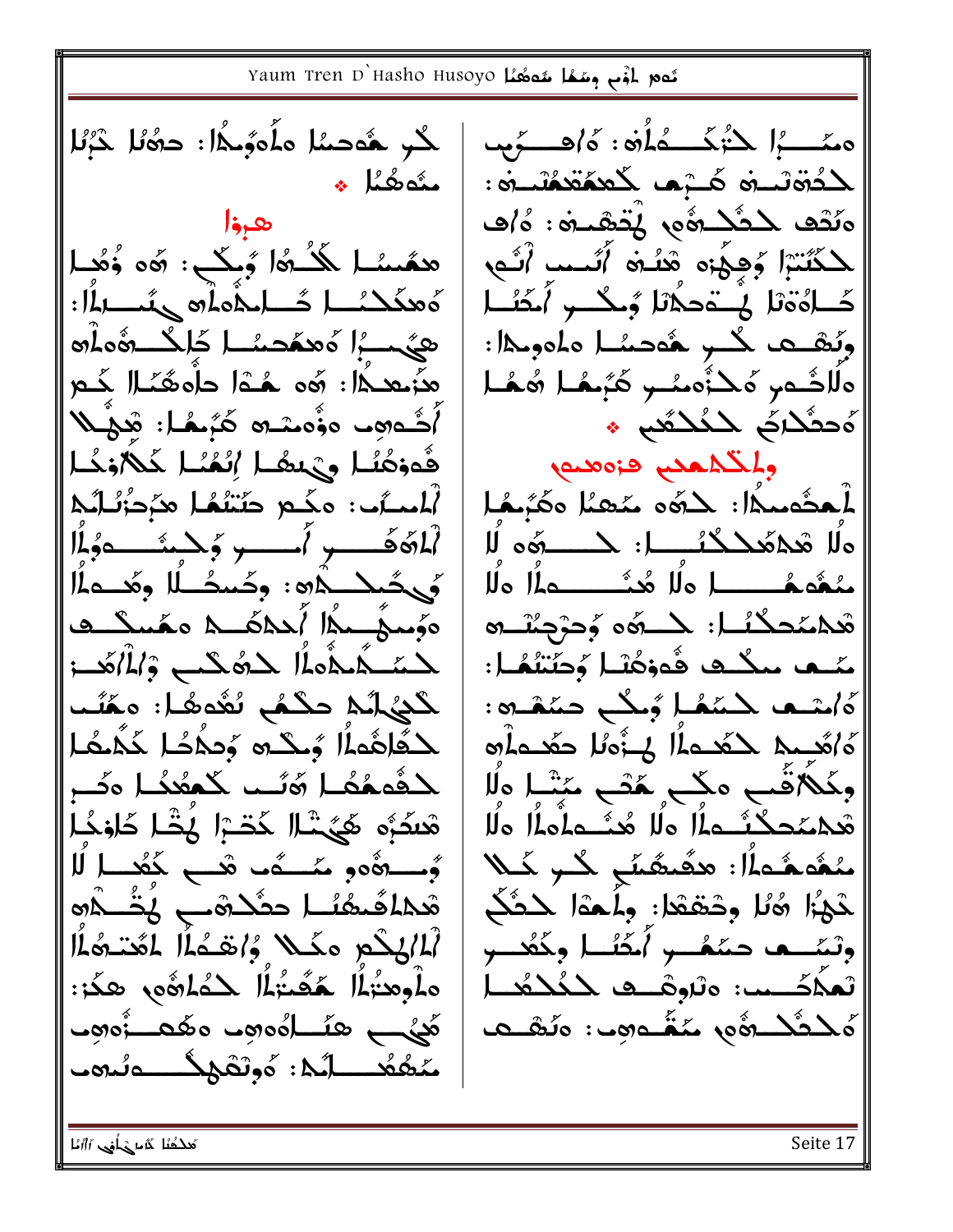أَلْمَنَّفَـــْـــْـــهُ أَمَادَهُــــوا مِنْ مِكْـــــدَّة مِ كَـــــــه دقَهُ مِنْ مَــــــدَّه لَا تَـــــــــهِ حَصُفُهَاهُم کُرِ هُلُم وَ وَهُمُکَب حثُلًا: شَي مُنْزَعْهَاهُو اَلْم فُعِهِ ٱلْمَالِمَ ُوَوَصًا أَهُدِيُــالَيْمَ مِتَصَنَّحَىبِ 2009: هكَــلا يُتُــدُّا همْقُـــتُمْلَا وُدــدُّهِ طُّهُلا شَعْلَاحَتُلْ قَهَّ مَحْيَلُب 000: 05تمُمُ \$الصَّلَاطُ لِكَ مِنْهُم مْلَعْضُمْـــــــــمْ (200 : 200 : 200) لمَهْشَمَاه مُسْعُمِّشَهِ مِكْمِنَ بِ 1000 : 00 مَشْهِمُــا وَتَعَــاًا أُهُّمُــابُــا هكُنفَيب «هُ٥٥: هَاكْسَا وِحْسَسْ» لِلْـهَٰـهَاا ۖ وَٰحًا نُـهُبَٰۖ وَوَٰهَ : وَهُ وَبِ مكمن في المستحدة من المستحدة للثَّلْـرَة مَا هُـدَة: معفُعُـا وضُـرَّةَ وْلِمُه الْمُعْدَّرَا: هْمُهَا الْمُعْتَوْمِهَا. لْمُحْمَدُ عَلَٰہُ وَخَنُّـٰهُا: ہگـحکلا هُــواْلَ وَاكْتَفْــل مِنْهَتْــابُّنْ هُـــم أَقْدِهِ - أَمَثَلُمْ وَحَدَثُمَا النَّصْرَةُ الْمَحْدَثَ تَعَزُّهَ … منَّع وَبِ هُتَقَثَّلَ وُهُنْـأَ كَعْكَرِكُتُّ أَمْ أَمْتَنَبَ ٱلْمَكَادَمَتَ حكْمَــْـــهلَاه كَمْـــْبُهْدُرْتَــــه كَوْــَـــا لَكَعْكُرِكُمْ إِلَّا إِيَّـٰتَمَـٰ ۖ عَنُـْهِـٰـٰهَا ۖ

خَدُلَلَه حَامُحُدُ أَلْمَٰكُوهِ هَـٰٓزَمـْمَـل ەوَبۇەۋەنىسەت مەزگىلگى جىھىلىك نحرَ مكحْرِ :لحَةَتْكُلْ مكمْدْلمْأَ كَــەلَا كَـــلا نُقُـــەھُر: كَــر رُكَـب للقبؤوه نفشته وأؤلما ألمطا وكرثت ده تمرؤها: هكْنِيلا وُوْا أَرْبُحُكُمْ حَتَّصَـلًا هُــْـةَهُالًا كَــــرَّة ٱلمادْرْهــم ٱلْكِتُـل وُحــوهُى وكْـــلِّلَكُـمْ تملُمًى فَعُست كُلّْمِ لِتَعْلَمُكُلُّ حقَّف ذُهَا حَقَقَۃٖ أَهِ لَا أُهْبَب هَهُه گُهِ: أَصَفُ وَحَدَّوْا هَمُتَ تَكَلَّمَنَّىٰ : حـــــوُّف ولَحـــــــــوهَكَلاً مُكَثِّمَاً وَاحْلَا نَحْمًا عَصُب هُام هَدُّدلَلنَّه خَلا هُدكُمُتُه لَمَحْكُم هَهُه گە وُبْسُنْدَا كُنْهُمْ وَهْب أَعْفُسًا قَهُ: ﴿ فَقَالَ اللَّهُ وَشَسْلًا ﴾ هَدَهُبْسِ وَحُعَمُدُا هَاوَدُا هَنْدِهِ أَحْكُمْ وَهُوَ أَوْ أَحْكُمُوهِ مَكْلُمُوا مِنْ مُحَكَّمُ وهَكُدًا مِعْنًا وِهَٰتَهُا أَمَعِهَا لَكَيْهِا لِمُكْتَبُهُا هُ٥ وَبِ هُٰذِـًا هَٰهَـٰلِا أَوْجَهَكُمَا هَء: وَرَبَّكُمَا هَزَّهُدوهِ لَا لْمَفْ: تُسْلَبُه كُـ2هَلا مْعِدْا وِهُنُّهِ هُدْمُا أُهْنِي: مَمَّضُغُلِّكُم گے مکلا حُزْمُثُ وارثُور حَفہالًا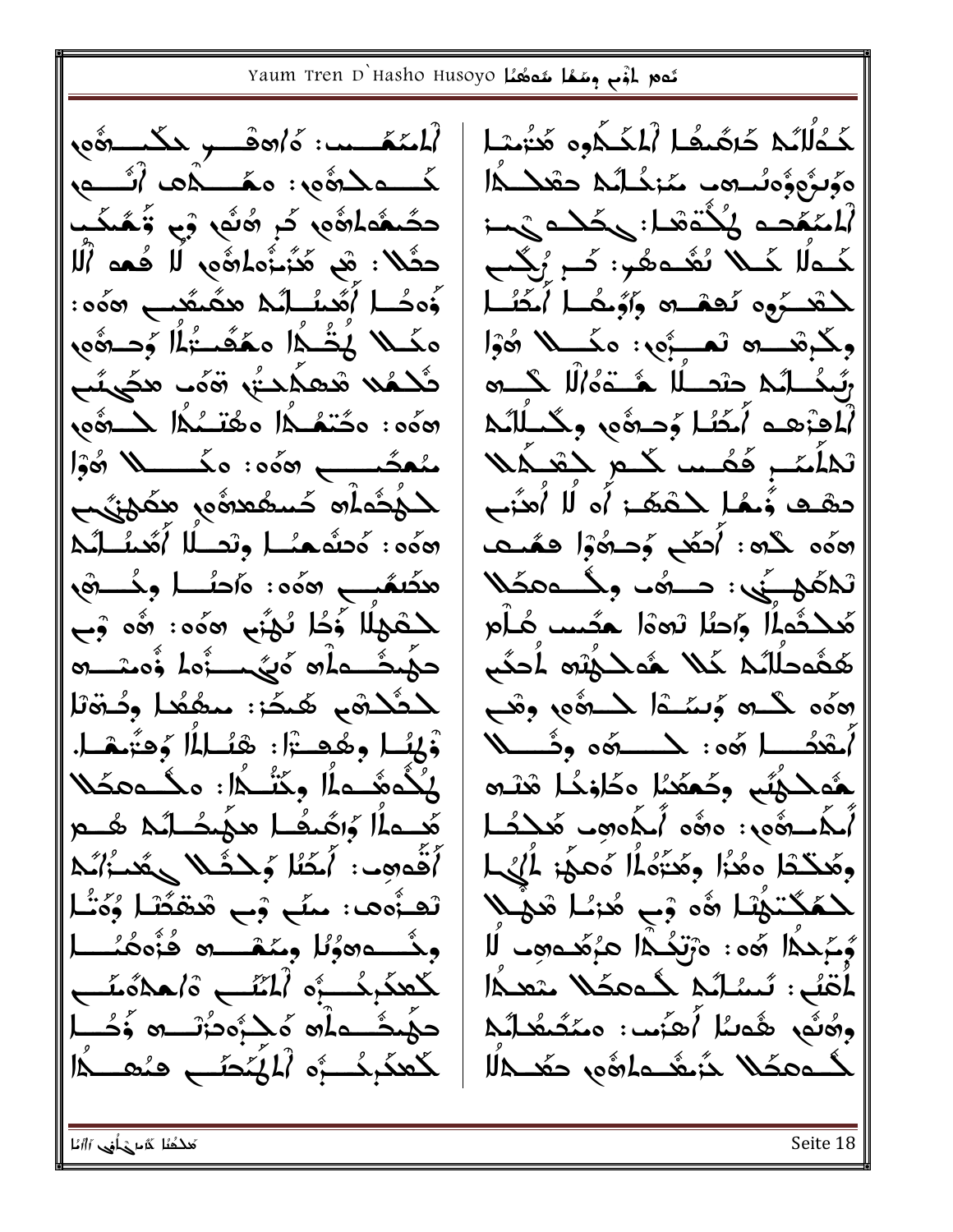هُدَمِنْا لَحْدٍ تَعْلَــٰهَا لَمَكُـٰثُهَا: وَكَــرِ لْمُكَحَمّ حَدَّا وُدمُدٍ كَلُّوْا: دَكَّرٍ أَهِكُوْهُــدُ حَعُدْــُــملَٰہِ هَـــُمَدْ: ةَالْمَكْمَعْكُمْ هُوَسُوْشُدْ وَالْمُسْتَدِينَا وَالْمُسْتَدِينَ أَوْمِنْكُمْ : قَالِمْكُرْتُمْكُمْ كَالْكُسْرَةُدَلَمْ لَّا أَهضَبِكَ: فَهَجُمَّا كُبِرٍ وْكَلْمُسَبِّكُ : A لِكَ لَمَاهِ لَمِ يَعْتَذَلَكَ A لَمِنْ مِنْ الْمَاهِ ەُ/مُكَصِّدِ مَالَ الْمُكَحَّدِ، وَالْمُكَسِّد ةُالمَوْحَظِ أُسِي أَهْدُا كَنْتَحْفَـذَا وَلَا كَعِنْكُمْ: كَامْكُمْشُەر ئَىتْكِسِر ەلْل أَلَمُوْهُ صَــدُ: مَكْـحَمُّــمرِ طَامُّنــــمَّـــمَّـــمَّـــمَّـــمَّـــمَّـــمَّـــمَّـــمَّـــ وَلَا أَمْلِكُمْ زَدْ: وَأَهْلِكُمْ مَحْشَا ه تَفْسَـــــ مُكْمٍ لَمَا أَحْكَمِيَنَــــِــمِكَ: ة/لمَكْنِيه حثَّمَصًا ولَا أَبْلَضُنِيهِ: ههْوَده لحُسِرٍ مَعْسَلًا وَلَا أَمْلَمَنْتُوهِ حَدُّدِمُنَــــــــا كَــُكَبِـــــــوَّه أَوْممُـــــــــو وكملامكس ؤاكلحكء ولهكس هَجَلَا «هَمَدْ: مَعْدَدُمُلَا شَبِ لَحْدُدُ أُحُا وُمِكُو كِــُـوَى أَمِكْمِـداً: ەَمــاُلمَٰو كَعْرِيْبُنَا وْكَلْكَفْتِيْطْ كَارْوَٰىٰ كُبْ هَدْتَكْتَارْ ة/المكك د مكزكها وقتمكا ەُ، ئۇھگىسى: كەمسار ھەكا ھىھكىل

هكَزَكْتُمْ لِمُتَنْسِكُدْوِفْ كَتَلَلْ خَلِيخًا هُلا وحْقَقْدا: كَبِ هُلَكْتُبِ قْبِ وْمِمَعْكُمْ أَنْشُوْهُ: وَصِمْشَةٍ وَخُطْر سَنُوَ كَنَعْفَكُمْ هُو شُكْمُوهِ مَعْقَا ئَتِتَرَا وَسَيْمَااً: هَيَمْشَ ﴾ وقَدْوِيْتَا مَكْتَمَا وِيَهْشُدْهَا وَالْكُسْدَةُ وَالْمُؤْمَنَ اهَمْآه : مَكْتَمْعَا تَعْطَصُوا : مَعْمَا لَّٰٓ وَوَٰدُاۡکُمْ نَمْکَـٰٓوَٰ؎ کَـٰھُمَلَاقُـمَلَا كَبُعِكَلَ دَهَلِمِنْتُمُلَّا وِقْدِيتِهِ وَّكْلَ كَحْمُعْكُمْ وُحْمَدْ مَعْكَسُكُمْ وَكُلَّا: ەمئېئانگە كەگرېنىلىگە ئېھىمە گەرە هُوَجِيْنَا وَالْوَهُوْا: وَلَاخْـَــوهِ ەَ كَأُەمْتە كَبُرْهُا شَهْا ەُحثَىلاَكَ ] وقطيده وحمط فنمعتمي أَحدُّےمعدًا: ﴿ مَنْ وَحَمَٰا لَمَحَاظَ وَمُسِهِدٍ نَعْقَسِهِ لِلْمُهْلَا هُعَيَّهَا هُدِكُمْاه هُمْ وُاٰتْدَا مُكْتُوْهَا: ﴿ هُوَ كَشُمُدا وهُىكَ; عَظْلَ هَي يُقْدال: مِكْلُفَ الْمُصْنَدُا لِكُمُّهُ وَا: كَـز مئبلوثا وهجشم نعقبه حلفهؤها أَنْعُمُا وَهُشَلاً شَرْمُا وَهُدِماً وَفَوْهَا لمحكم المحكم المستقد المتحد المستعلم المستعمل ةُامكُمْ حَمَّلَ حَدُّلًا \* ۿڔۏؙٛٳ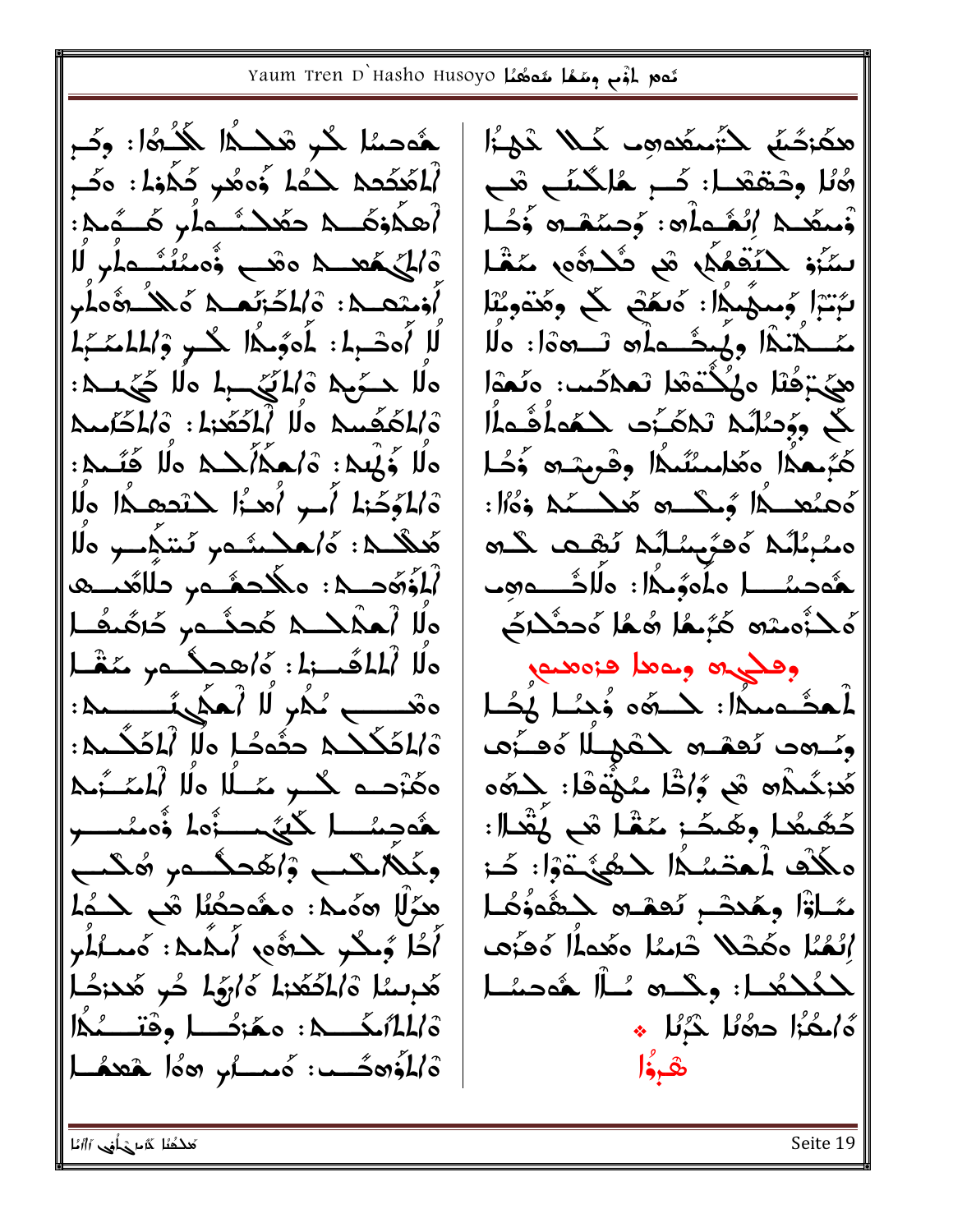هُاسِرٍ وِصُلَّلًا وِمُسْلَّحُلَّا وْلِمُدْهَلَكُمْ لْجُبْتَكْسِ حَتَّمْهِ مَمْا لِهَٰ: كُبِ: ەكلىكتۇمەم ھۇتىشا ەللاششا أَرَكَــــــــــ كَــــــ وَحـَــُــعدـــزّا وبـــُـــوكَــر كَبُسُما أَذْهَا لَكَن: كَكْمُهاَقْــهاَا وڤوہئے وکامنٹا کے کب: ەوَىكْرِكْبِ جَرْحِنُـــەلَا كَلْمَنْعَـــدُّمِ هَمُكَسِــدًا لَهُــد كَــب: كَوِنْســرْا حمْدَهُنُــا وَسَهُقُبِ هُوكُنْتَنِب ھەتھلا كەن كە أىڭلا ۇمىگ ەۋشىم ئۇسىم گىر ھەدىئىل ەلەۋىكا: ەللېم كىڭمىئې كېگىل هُـهُا هُحثُكْ(کَم  $\mid$ ولمُعطِمُكُم فِأُهقُدُوا لْمَحْـٰـٰمِـمَدًّا؛ لِــَـٰهُٯ وُجِئُـا لِمُحُـا وُـُــُهُـد نُـُـَـقِيم لِــُــُمْلِــلَّا هَفُــْ;َهـ هَٰذِكُمْاه هُمْ وُاٰتْنَا مُنْهَٰتُهُا: ﴿ هُوَ وُهكُكْـــد قْبَـــ رُوُّهِ مَنْقَــا ەقدىڭگە ھەل لمىشىمە ئىقْسا كَحكَــــز: وُخْــُمْـهْــــــل مىيْنَـدُكْـــــل حَسِّعُوهِ - هَا الْمُتَمَالَ لَسَمَهِ وَالْحَكْلِ الْمَرْدَةِ وكحده ئلابه ۿڔؙؗٛۥ

حَزْهُا هِ أَهْمَا مِنَا عَلَى مِنْ الْمَمْكُمُ ەُلْمُكْـــ شَــ: ەكتەدشـــا كَرْمُىكــا هَكِلُوْهِ: هَفِّي أَلْ وَكُنُنْزَلَ هُ الْمُنْعَضَةِ: َهُ/قَــد لَموْهُـل وهُعباًا هُ/هـكَوُهـد: دْيَامْ وَالْمَسْكَالُ ٱلْمُكْتَرَى: مَسْعَدُهُ ا كَلَاقُــ ) اُصْلاً اهـ زَم مِلْكُـا هْدِجُكُمْ يُرْدَهُواْ أَمْلِمِسْآمَد: هَ هُشْدَاْ | هْلِمُسْلاً هُدُهُ کَ جُزْهُ تُسْمَدُهُ مِنْ وهُـــــارْٓا أَهــــــــاهُوْما همْنَيْــــما لْمُكْلِّكْ، وَيُعْصُلُ وَحَتْتُمُّـــلَ ٱلماء نُصر: لَكُلُّ اللَّهُ وَحَسَّمَكُنَّ لمسؤوُلا حُكْسِهِ هُودُهُسَلا هُدَيْسِلا فُووٰطُهُ ٱلْمَوْتَىدَا: شَدَاكُمفُسَّى شَلَا َحْجُزًا هُلًا وِحْقَقَا کَرِ هُلِگُمَّةٍ شَي هَزَىمَعُثَمَاُرٍ: وَحَقُدٍ هَٰٓبَـِعًا ۖ الْأَهْزَمِ كَي: هَمُمَلُقْطِ وِسُمُّىٍ هُوهُوَدِسُلُ | وهَكْشُملُو لْمَحْسِرِ كُبِ: هُمُكِكْلًا وهُه وُهمُل مِنْمُعِمَلِ وَهِيمَا وَاوْدُلُ فُزُّەكُلُّكْ أَسْفَ حَثَّكُمُّو هُدَّقْهَا أَهْلًا كُلّ: ەُوِتْرِيْكُت حْخُدْهُمْ ا ەلكىگە تۇرگەن ئىككىك ك َّەوِلْعاَدَـــەَوْ كَامُّىفُـــو ھەّدىئـــا أَحْشَرِ کَي: کَوشُلا شَمْعِ کَبِيشُنْ اَنَّمْ دَنْقَهُمْ تَعْمَدْدُوبِ أَحْدًا لَكِ:

تَعَلَّمُ السَّمَاءُ السَّمَّاءُ السَّمَّاءُ السَّمَّاءُ السَّمَّاءُ السَّمَّاءُ السَّمَّاءُ السَّمَ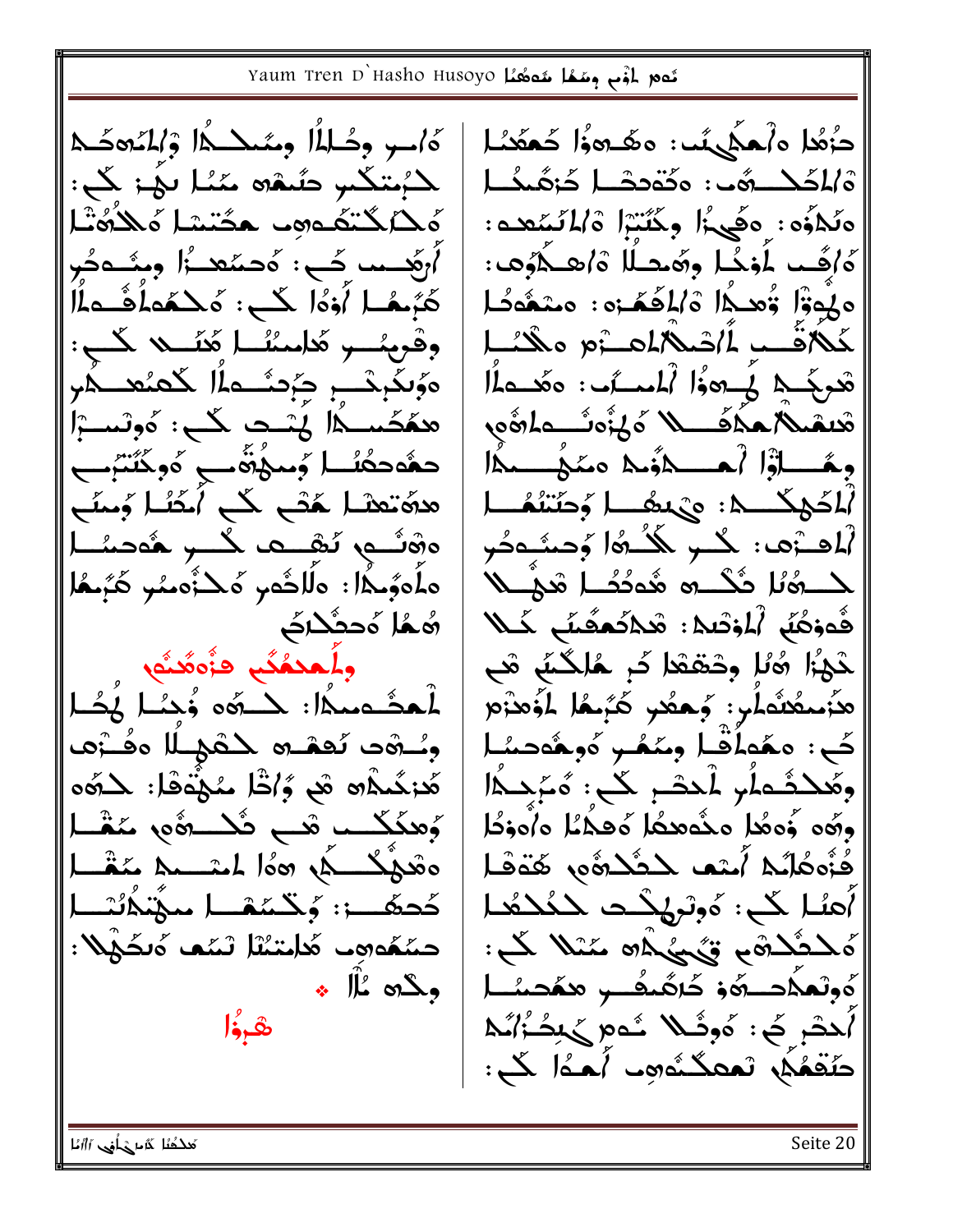لَا هُنُهاُ! ومُحمد كَنيْ: وَحْكَمَا! بِمَـٰٓ;ا: ثَمِّنُعُـا وَٰالِمِكَـٰ; وَكَكِّنّــٰٓ;ا سَّتَم: كُمْ مِعْسَا لَكُمْ وَهُكُمْ ثُلثُم شَرْبًا فُءنمُهُ همُلا ەھْمَحْزا: ەھْلاَكْمَعْشَ كَلا خْلْجْزَا هُلا وحْققط وُلْمَنْكُلا كُب. | وُلْكِنْلُ هُيْ شُمْعَتُوهِ وِهُلْعُدَ ەلەلمىلەم سىسىن الكلىل ولمكى تَرِيكُت: ەھَنَلا كَمْ وَلَحْثَكَ وَهُ مِ : لمَـفْـا مَعْيَـٰهِــٰهِ الْمَــٰىٰ رَبِّـٰهَـٰهُـد ەمئىھى كى ئېكشكىۋە أىكىم وفُتِمُ ۚ كُلُّ هُـ مُـُـدِّر لَعثُـدة َهِ رَكِّـدٌ ﴾ [مُكْتُل وِكَعُد لِمَاهَدٌ : ەكىر كەڭگى ھىمىللا وقىلىر هُدَّىَٰٓىٗ : ۚ هَحَبِ ۖ خُهووُّنِّسِ هِمُعَكِّنَٰٓىٗ : أهــُهُ لَكَــع: وِنُامِنْـا هُـنفُـدم خَمُنــو لَكُلِّكُلا مَكْبُهَا أَدْوَٰهُ أَمْسَكُفَ رُجِنَّ ا ەلمەۋقا ەڭھلا وقى ھُوْدًا: كَاتَبِبِر تَسْرًا خُمْ أَخُمْ مَدَّدُكُمْ حَمَّدْخُمْلَا َـْعَكْنُنُـْـْدِكْمَا : ەڷـْدْادُوُّە كُسْبِ ۋْەمْسْب كَبْهُما: مكْمِرِ حِكْسَا وُلْمَبْكَمْ بِ كَقْدَهُالًا وِثَوْهِ وَذَا أَحْمَا كَبِ : وَتَسْبَرَا مَدَّدُه) أَ هُت الْمَدْ هَدَادَ مُنْكَمَاً : مَا هُبَ يَرْحُب لَكِ هِكُتْكُمُّا هَنُّقْف كُلِّ

هُذِبًا وِكَاتِّبِ مَحْشًا أَحْمَكُم وَحِكَتَ ۚ إِنَّ وَسَوَّسَكُا لَّمَـٰٓ وَفَلَّ بِمَعِنْهَا ۖ |وَآوُمِثْـداً| وكَــرِ ممــاً/ەُدەب لِنْـلْبال أمسؤّدوه : وَكَنَفْعُكُمْ وَمَعْدَدُ ئْدْهُوْ: وَيُنْلُ وَوُيْتْلُ وْكَالْمُؤْبِ: وِكْبَ هْبِ هُدَنُكُمْ وَوُسُمْ بِكَيْرِكُمْ وَالْكَلِيَكُمْ أَرْ |وِحُكْمُا وۡ/َاٰأَهُ: وِكَى شَى أَهُـهَۥٓٓا ومَصَّمُا بِكَحِيٍّ: كَبُسُها هَمْكُرِهُمَّا وْٱلْمَكَامِبِ: وِيكُمْ ثُمْ دْ1ْلَالُ دَثَّدَهُوْا بِفَوْرَى : مُحِكْمًا ومُحَكَّدًا وْالْمُكَسَّب وكطَّتْتُعُمَّا سَــرُّهَا لَعَصَــ: كَانُمَا أَوَّا مُكْسَدُونَ تَبْتَدُّهُ وَبِيَنَ وَجَلَجَ شَيْ ثَّمْلَهُٰدًا مِمْحَبُّلًا نُعكَّب: حَيُّبُّهِ لكماه المعنون المكافئ دَلَامٌده: وِكُمْ ۞ووُا ۞لِّعشُـهمدُا تَكْتُف: هَمُحْسًا وْارْ يُكَنّ. وكُلّ أَمْعُوا تِكْلا: لَمَّعْدَا وَوِسَّلا وِكَبِ لحَصُدُه اُ تَـهُلا: لَكُـمُا وَرَكَـت وُرِجُماً لَمُحْلاً: كَشَمُّا وْاهِجُت مَعْلَلًا هُهْءُوْٓا ومُمَكَّمُاً لَعْذُهِ \*\* هَزَمْعُكُمْ وَيُهْرِكْكُمْ وَكَسَيْئِكُمْ أَ تَرِيكُوت: دُّانًا وْالْمَنَّبِ لَهُمْ لَحُدُّاًْا: وكُمْ كُمْ كُبِّتْهَا بِكُدْهَا لَا مُعْدَمُا ۖ وسِّم حُدهُـ; وُحْسَمُـا بَكُهُـلا :

الماأأ بهف الفكمة